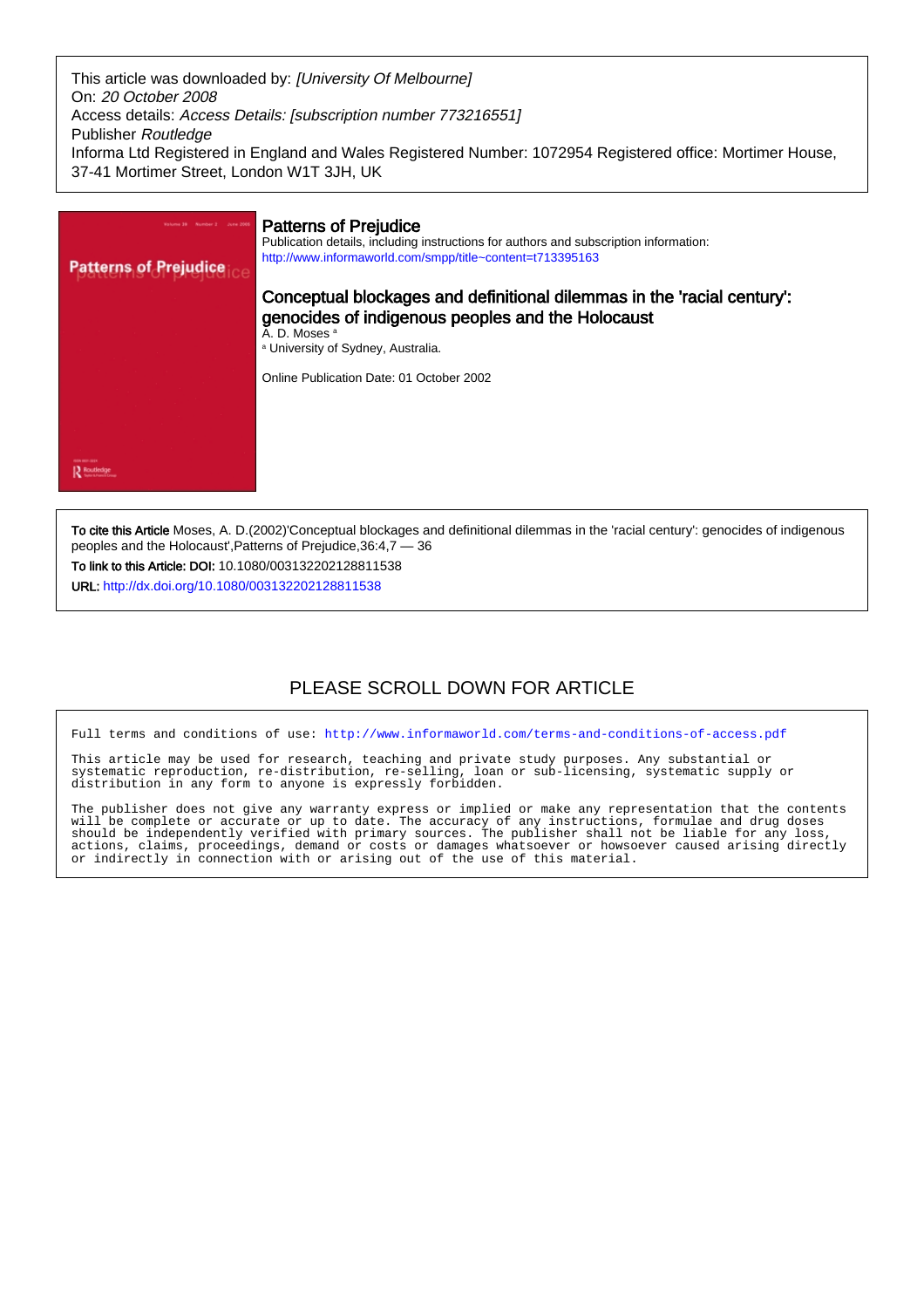## [A. DIRK MOSES](#page-30-0)

# **Conceptual blockages and definitional dilemmas in the 'racial century': genocides of indigenous peoples and the Holocaust**

ABSTRACT Moses argues that the study of indigenous genocides and the Holocaust is marred by dogmatically held positions of rival scholarly communities, reflecting the genocidal traumas of the ethnic groups with which they are closely associated. In particular, those who study genocides of indigenous peoples in colonial contexts (and many others) object to the thesis of the Holocaust's 'uniqueness' or 'singularity' on the grounds that it overshadows 'lesser' or 'incomplete' indigenous genocides—if indeed they are considered genocides at all—that are considered marginal or even 'primitive', thereby reinforcing hegemonic Eurocentrism. They claim that the moral caché of indigenous survivors of colonialism is consequently diminished in comparison to that of Jews. Such scholars counter that genocide lies at the core of western civilization, and some extend its meaning to cover a wide variety of phenomena, thereby raising the issue of definition. These positions are reflected in the two schools of thought regarding genocide: liberals who emphasize intentionality and agency, and post-liberals who highlight impersonal structures and processes. The question almost raises itself: should the victim's point of view be authoritative in this regard, when different victim groups make incommensurable, indeed competing, claims? If we are to move beyond this unproductive intellectual and moral stalemate, rehearsing the now familiar arguments is insufficient. A critical perspective that transcends that of victims and perpetrators and their descendants is clearly necessary. Moses argues that laying bare the group traumas that block conceptual development and mutual recognition can aid in their being worked through, as well as in stimulating the critical reflection needed to rethink the relationship between the Holocaust and the indigenous genocides that preceded it. Such a perspective can transcend liberal and post-liberal positions if it links the colonial genocides of the 'racial century' (1850–1950) and the Holocaust to a single modernization process of accelerating violence related to nation-building that commenced in the European colonial periphery and culminated in the Holocaust.

> KEYWORDS *colonialism, genocide, Holocaust, indigenous people, modernity, racial century*

The author is grateful to Adrian Carton, Robert Cribb, Ned Curthoys, John Docker, Nick Doumanis, Geoff Eley, Andrew Fitzmaurice, Max Friedman, Simone Gigliotti, Martin Jay, Mark Levene, Ben Kiernan, Amelia Klein, Konrad Kwiet, Geoffrey Brahm Levey, Ken Macnab, Lawrence McNamara, Sam Moyn, Glenda Sluga, Ulrich Speck, Dan Stone, Eric Weitz and Jürgen Zimmerer for encouragement, references and constructive criticisms of earlier drafts. They are neither responsible for the views expressed here nor, of course, for any errors. I also thank Delwyn Elizabeth for her able research assistance, which was funded by the University of Sydney.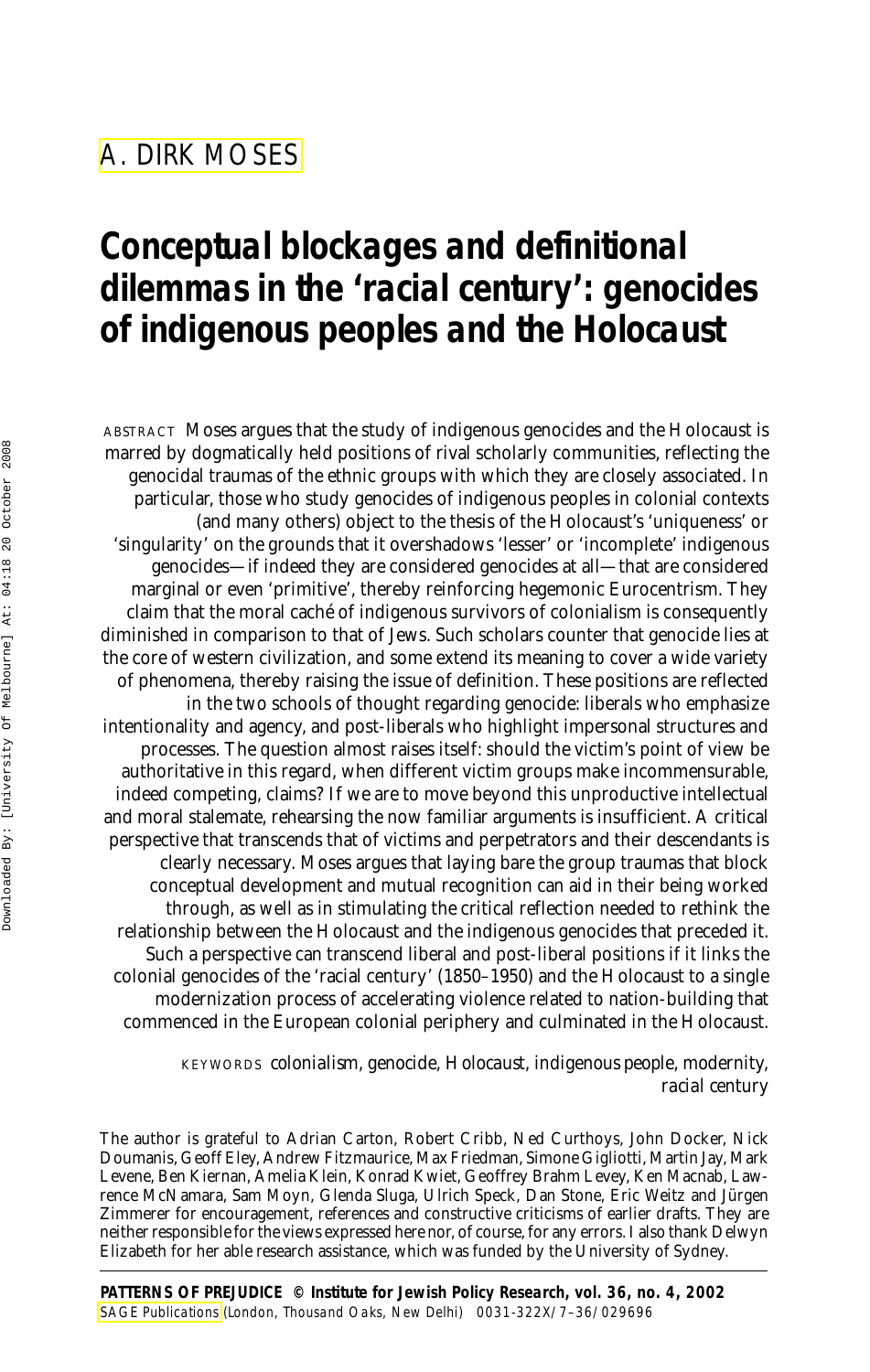*But even regarding History as the slaughter-bench at which the happiness of peoples, the wisdom of States, and the virtue of individuals have been victimized—the question involuntarily arises—to what principle, to what aim, these enormous sacrifices have been offered?*<sup>1</sup>

Hegel was well aware of the terrible cost exacted by the march of civilization. Yet, precisely because the 'History of the World is not the theatre of human happiness', as he put it rather coyly, Hegel felt compelled to develop a philosophy of history that invested cosmic meaning in what otherwise would be an intolerable spectacle of pointless carnage.<sup>2</sup> He was thereby proposing a secular 'theodicy', a term coined by the German philosopher G. W. Leibniz in 1710 to mean 'justification of God'.3

In 1940, at the beginning of a European catastrophe that would urgently re-pose the question of evil, the German-Jewish critic Walter Benjamin poured scorn on theodicies because they necessarily view the past through the eyes of its victors and retrospectively justify their actions and morality. Could the European civilization that produced colonial violence and the First World War be the greater good that redeemed the immeasurable suffering it caused? 'There is no document of civilization which is not at the same time a document of barbarism', Benjamin wrote famously in his 'Theses on the philosophy of history'.4 Rather than continue the destruction wrought by such barbarism, he urged 'anamnestic solidarity' with its victims as a way of interrupting the supposedly ineluctable and necessary 'progress' of civilization.<sup>5</sup>

Benjamin's plea for the primacy of the victims' point of view has certainly been absorbed by the scholarly community that studies genocides. But Hegel, or at least theodicy, still commands a following, for the enquiry into the extermination of so-called native or indigenous peoples continues to be overshadowed by the nationalistic and totalitarian 'cleansing' programmes of the twentieth century, particularly the Holocaust. Mark Mazower suggests two reasons for this low priority:

I think there may have . . . been a widely-held unspoken assumption that the mass killing of African or American peoples was distant and in some senses an 'inevitable' part of progress while what was genuinely shocking was the attempt to

- 3 Zachary Braiterman incorrectly asserts that Leibniz coined the term 'after an earthquake devastated Lisbon in 1755', but Leiniz died in 1716!: Z. Braiterman, *(God) after Auschwitz* (Princeton, NJ: Princeton University Press 1998), 19.
- 4 Walter Benjamin, 'Theses on the philosophy of history', in W. Benjamin, *Illuminations*, ed. Hannah Arendt (New York: Schocken Books 1969), 256. Michael Löwy, 'Revolution against "progress": Walter Benjamin's romantic anarchism', *New Left Review*, no. 152, July–August 1985.
- 5 For an analysis of the concept of 'anamnestic solidarity' and its appropriation, see Max Pensky, 'On the use and abuse of memory: Habermas, "anamnestic solidarity", and the *Historikerstreit*', *Philosophy and Social Criticism*, vol. 15, no. 4, 1989, 351–81.

 <sup>1</sup> G. W. F. Hegel, *The Philosophy of History* (New York: Dover 1956), 14.

 <sup>2</sup> Hegel, 26.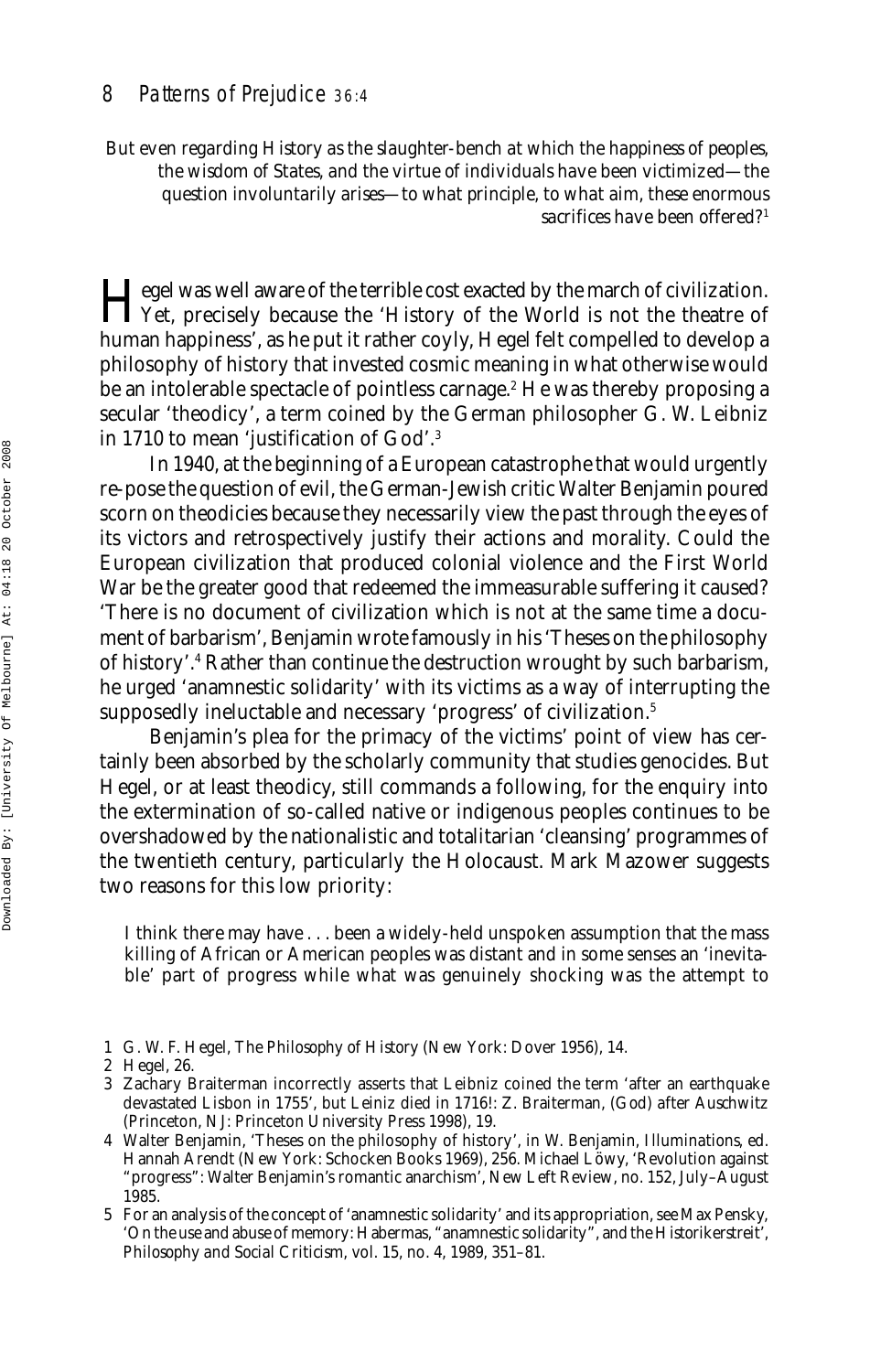exterminate an entire people in Europe. This assumption may rest upon an implicit racism, or simply upon a failure of historical imagination.<sup>6</sup>

Another reason is the fact that the nation-states of 'the West', which are responsible for upholding human rights and the moral universalism on which they are based, profitted enormously from imperialism, and often owe their very existence to their projects of settlement. The genocides of indigenous peoples by colonial powers and settlers necessarily pose thorny questions today regarding the dark past or provenance of these societies.<sup>7</sup> Then there is the prosaic problem that very few scholars dispose over sufficient knowledge to make plausible comparisons and linkages between different genocidal episodes. The upshot is that the genocide of European peoples in the twentieth century strikes many American, Anglo-European and Israeli scholars as a more urgent research question than the genocide of non-Europeans by Europeans in the preceding centuries or by postcolonial states of their indigenous populations today.8

Underlying this asymmetry is the claim that the Holocaust is 'unique', 'unprecedented' or 'singular'. Its implications for the study of indigenous genocide are as significant as they are dire: that such 'lesser' or 'incomplete' genocides—if indeed they are considered genocides at all—are marginal or even 'primitive', thereby reinforcing hegemonic Eurocentrism;<sup>9</sup> and that the moral caché of the indigenous survivors of colonialism is less than that of Jews. Predictably, they are rejected by some scholars who counter that genocide lies at the core of western civilization, $10$  and by others who extend its meaning to a wide variety of phenomena, for example, to a European interest in indigenous spirituality, birth control for African Americans, disease in Hawaii and the murder of street children in South American city slums.<sup>11</sup>

- 6 Mark Mazower, 'After Lemkin: genocide, the Holocaust and history', *Jewish Quarterly*, vol. 5, winter 1994, 5–8.
- 7 For useful surveys of issues surrounding genocide and indigenous peoples today, see Robert T. Hitchcock and Tara M. Twedt, 'Physical and cultural genocide of various indigenous peoples', in Samuel Totten, William S. Parsons and Israel W. Charny (eds), *Genocide in the Twentieth Century* (New York and London: Garland Press 1995), 483–514; Katherine Bischoping and Natalie Fingerhut, 'Border lines: indigenous peoples in genocide studies', *Canadian Review of Sociology and Anthropology*, vol. 33, no. 4, 1996, 481–506; John H. Bodley, *Victims of Progress* (Menlo Park, CA: Cummings 1975).
- 8 Ziauddin Sardar, Ashis Nandy and Merryl Wyn Davies, *Barbaric Others: A Manifesto on Western Racism* (London and Boulder, CO: Pluto Press 1993); Donald Bloxham and Tony Kushner, 'Exhibiting racism: cultural imperialism, genocide and representation', *Rethinking History*, vol. 2, no. 3, 1998, 349–58.
- 9 Scott L. Montgomery, 'What kind of memory? Reflections on images of the Holocaust', *Contention*, vol. 5, no. 1, autumn 1995, 101.
- 10 Native American scholar and activist Ward Churchill goes so far as to claim that the uniqueness argument is tantamount to the denial of indigenous genocides; indeed, that it is worse, because it dovetails with the exculpatory imperatives of colonial-national governments at the expense of their impotent indigenous minorities, and is purveyed by those with institutional power: *A Little Matter of Genocide* (San Francisco: City Lights Books 1997), 31–6, 50.
- 11 Bron Taylor, 'Earthen spirituality or cultural genocide? Radical environmentalism's appropriation of native spirituality', *Religion*, vol. 27, 1997, 183–215; Simone M. Caron, 'Birth control and the black community in the 1960s: genocide or power politics?', *Journal of Social*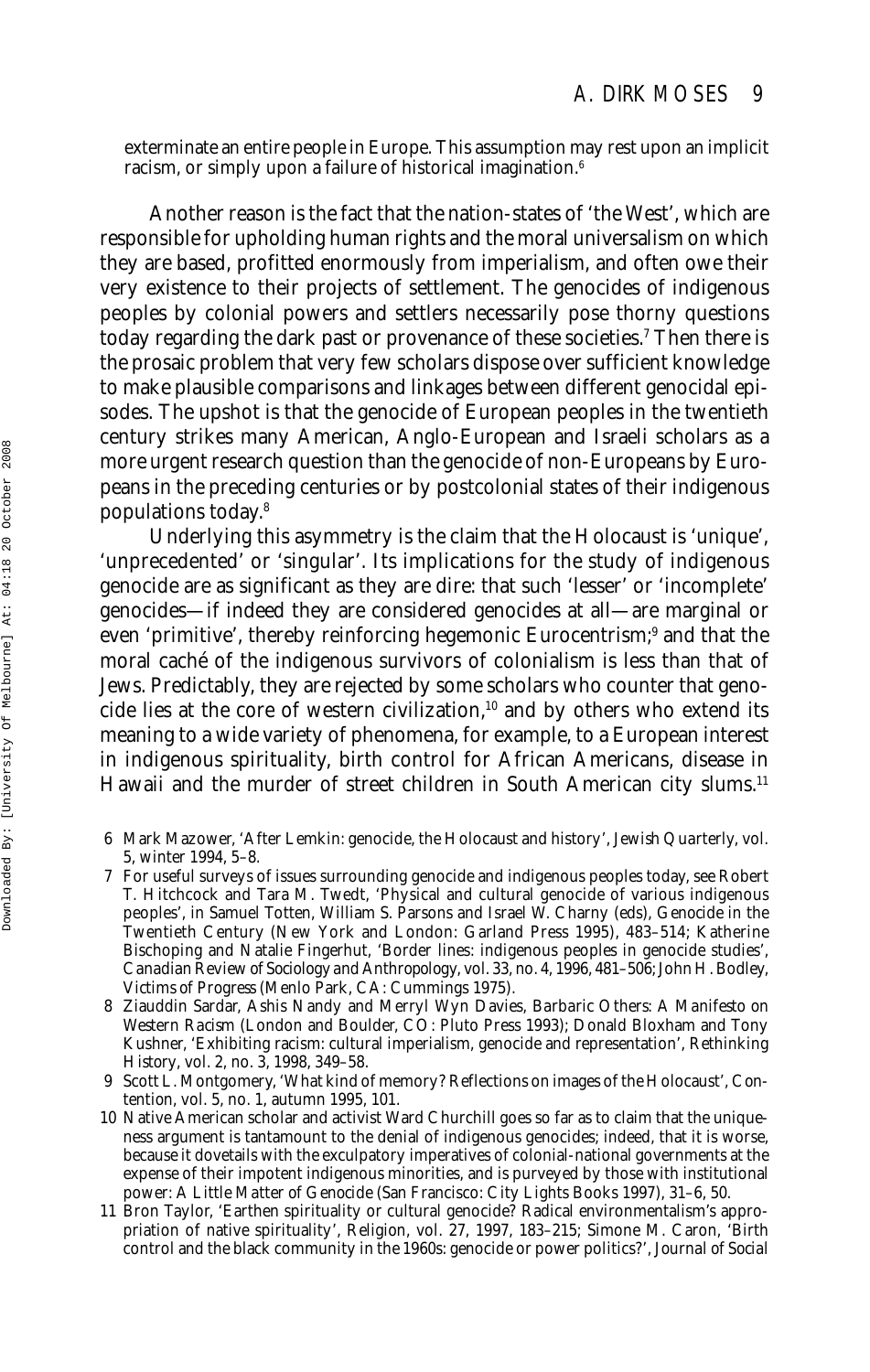'The coinage has been debased', observes Michael Ignatieff with exasperation: 'What remains is not a moral universal which binds us all together, but a loose slogan which drives us apart.'<sup>12</sup> Identity politics and academic enquiry are often conflated in polemical expressions of group trauma, and rancour sets the tone. The question almost raises itself: should the victim's point of view be authoritative in this field when different victim groups make incommensurable, indeed competing, claims?13

If we are to move beyond this unproductive intellectual and moral stalemate, rehearsing the now familiar arguments is insufficient.<sup>14</sup> A critical perspective that transcends that of victims (articulated by Benjamin) and perpetrators and their descendants (advanced by Hegel) is clearly necessary. Whether it can be done with sensitivity is a question I am not in a position to answer. One method has been undertaken by the anthropologist Michael Taussig. Turning to Benjamin for inspiration, he invokes the presentational strategy of montage to disrupt the normative status of the given order, placing stress not on 'facts and information in winning arguments . . . [but] . . . the less conscious image realm and in the dreamworld of the popular imagination'.15 But what if the popular imagination is hopelessly divided about the identity of the 'real' victims of history or the hierarchy of their suffering?16 In that case, an approach that lays bare the group traumas blocking conceptual development and mutual recognition can aid in their working through, as well as in stimulating the critical reflection needed to rethink the relationship between the Holocaust and the indigenous genocides that preceded it. $17$ 

#### **Trauma, the sacred and the profane**

What is at stake in the 'uniqueness' question? In order to grasp its existential importance, it is necessary to appreciate that the events of the Holocaust were experienced by members of the victim group as a trauma of virtually metaphysical proportions, a defining rupture in personal and collective identity

*History*, vol. 31, no. 3, 1998, 545–69; O. A. Bushnell, *The Gifts of Civilisation: Germs and Genocide in Hawai'i* (Honolulu: University of Hawaii Press 1993); Nancy Scheper-Hughes, 'Small wars and invisible genocides', *Social Science and Medicine*, vol. 43, no. 5, 1996, 889–900.

<sup>12</sup> Michael Ignatieff, preface, in Simon Norfolk, *For Most of It I Have No Words* (London: Dewi Lewis 1998).

<sup>13</sup> Arlene Stein, 'Whose memories? Whose victimhood? Contests for the Holocaust frame in recent social movement discourse', *Sociological Perspective*, vol. 4, no. 3, autumn 1998, 519–41.

<sup>14</sup> The relevant arguments have been analysed thoroughly in two recent publications: Gavriel D. Rosenfeld, 'The politics of uniqueness: reflections on the recent polemical turn in Holocaust and genocide scholarship', *Holocaust and Genocide Studies*, vol. 13, no. 1, 1999, 28–61; Alan S. Rosenbaum (ed.), *Is the Holocaust Unique?*, 2nd edn (Boulder, CO: Westview Press 2001).

<sup>15</sup> Michael Taussig, *Shamanism, Colonialism, and the Wild Man* (Chicago and London: University of Chicago Press 1987), 368f.

<sup>16</sup> Katherine Bischoping and Andrea Kalmin, 'Public opinion about comparisons to the Holocaust', *Public Opinion Quarterly*, vol. 63, no. 4, winter 1999, 485.

<sup>17</sup> Dominick LaCapra, *Writing History, Writing Trauma* (Baltimore and London: Johns Hopkins University Press 2001).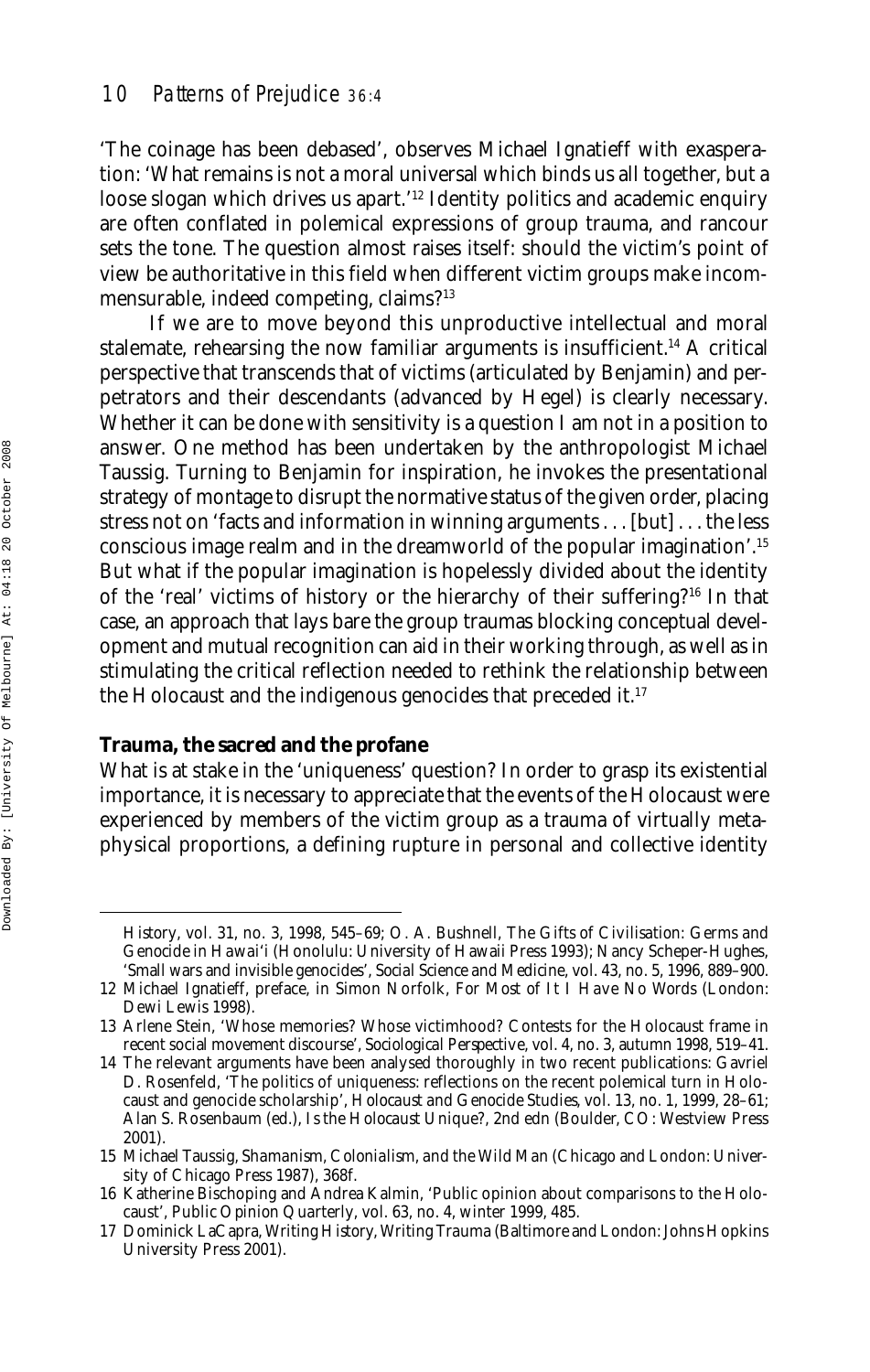with world-historical significance. Many Jews, especially the direct survivors, accordingly treat this genocide as sacred,<sup>18</sup> and it has become an important marker of collective Jewish identity,<sup>19</sup> notwithstanding considerable discomfort in that community with such a heteronomous determination.<sup>20</sup>

Emile Durkheim's theory of the sacred provides a useful tool for understanding this phenomenon. Group identity, he wrote, is constituted by a shared sense of the basic division of the world into two domains, the sacred and the profane. The former comprises objects and events that are loved, venerated or dreaded, and that are superior in dignity to the ordinary world of the profane. This division implies an obvious hierarchy: the sacred is special, and the profane is not. Without a shared sense of the sacred, group identity would dissolve. But preserving the sacred status of certain objects and events is not only a matter of communal survival; it is a response to suffering. For the cosmic order provided by the sacred–profane division endows the survivor of trauma with 'more force either to endure the trials of existence or to conquer them'.<sup>21</sup>

Durkheim's analysis also helps expose other aspects of the Holocaust's sacredness. He calls the group's most holy thing or object its 'totem', the sacred aura of which extends to two further domains: the sign or representation of the totem, and the members of the clan (Durkheim had in mind indigenous Australians) who comprise the core of the community.<sup>22</sup> On this account, the survivors themselves assume a sacred status, and it is no surprise that they also vigilantly guard representations of the Holocaust lest it be defiled or contaminated.<sup>23</sup> This endeavour is necessarily sectarian. Finally, the Holocaust is read as a negative cult, a *piaculum*, as Durkheim would have it: the commemoration of a calamity, that is, a trauma.<sup>24</sup> Utilizing the literature on trauma, the historian Dominick LaCapra has come to similar conclusions:

- 18 Adi Ophir, 'On sanctifying the Holocaust: an anti-theological treatise', *Tikkun*, vol. 2, no. 1, 1987, 61–7. Ophir calls it 'a new religion' with its own commandments: 'Thou shalt have no other holocaust'; 'Thou shalt not make unto thee any graven image or likeness'; 'Thou shalt not take the name in vain'; and 'Remember the day of the Holocaust to keep it holy, in memory of the destruction of the Jews of Europe'. Cf. Mark Levene, 'Is the Holocaust simply another example of genocide?', *Patterns of Prejudice*, vol. 28, no. 2, 1994, 6.
- 19 Peter Novick, *The Holocaust in American Life* (New York: Houghton Mifflin 1999). For critical discussion, see Harold Kaplan, 'Americanizing the Holocaust', in John K. Roth and Elisabeth Maxwell (eds), *Remembering for the Future*, vol. 1 (London: Palgrave 2001), 309– 21; and Berel Lang, 'On Peter Novick's *The Holocaust in American Life*', *Jewish Social Studies*, vol. 7, no. 3, 2001, 149–58.
- 20 For a plea that the Holocaust not become 'the crucible of [Jewish] culture', see David G. Roskies, *Against the Apocalypse: Responses to Catastrophe in Modern Jewish Culture* (Cambridge, MA: Harvard University Press 1984), 9. See also Michael André Bernstein, *Foregone Conclusions: Against Apocalyptic History* (Berkeley: University of California Press 1994), 10, 13.
- 21 Emile Durkheim, *The Elementary Forms of Religious Life* (New York: Free Press 1915), 52– 4, 142, 240, 464.

- 23 Witness the bitter protest of survivors against the New York exhibition, 'Mirroring evil: Nazi imagery/recent art', which opened on 17 March 2002. See Walter Reich, 'Appropriating the Holocaust', *New York Times*, 15 March 2002, A23.
- 24 Durkheim, 434ff.

<sup>22</sup> Ibid., 140, 150ff.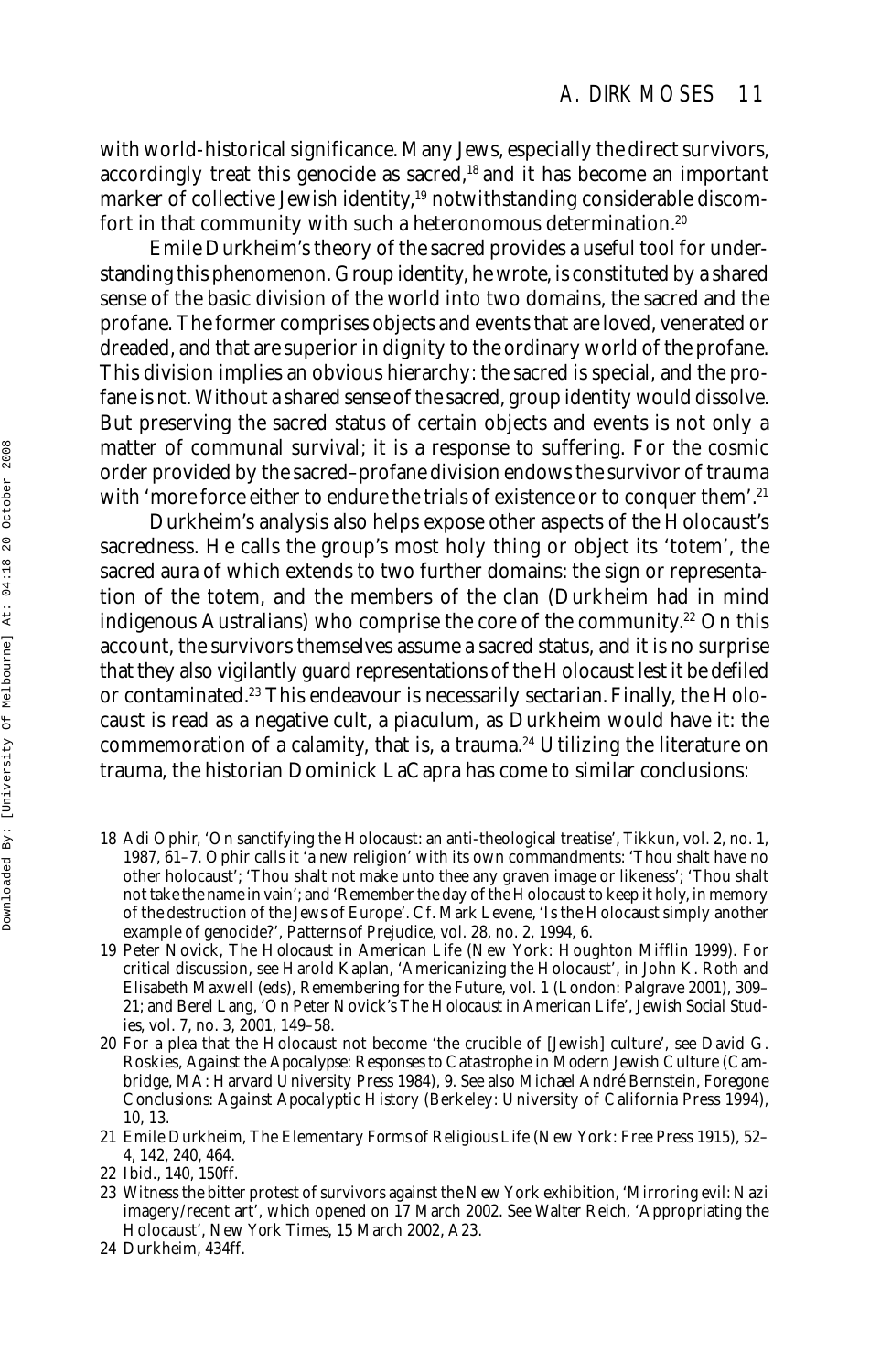#### 12 Patterns of Prejudice 36:4

Those traumatized by extreme events, as well as those empathizing with them, may resist working through because of what might almost be termed a fidelity to trauma, a feeling that one must somehow keep faith with it . . . Moreover . . . there has been an important tendency in modern culture and thought to convert trauma into the occasion for sublimity, to transvalue it into a test for the self or the group and an entry into the extraordinary . . . Even extremely destructive or disorienting events, such as the Holocaust or the dropping of the bombs on Hiroshima and Nagasaki may become occasions of negative sublimity or displaced sacralization. They may also give rise to what may be termed founding traumas—traumas that paradoxically become the valorized or intensely cathected basis of identity for an individual or a group rather than events that pose the problematic question of identity.25

Of course, contemporary Jewish individual and religious identity precedes the Holocaust and continues apart from it. Jewish identity is not automatically Holocaust-centric.<sup>26</sup> Yet, for some influential contributors to the field, the Holocaust does in fact possess this status, due perhaps to their catholic interest in the fate of all Jews, since all Jews, irrespective of religious or political hue, whether religious or secular, were potential victims of National Socialist designs. 'I admit that my personal starting point, my bias if you will', confesses the historian Yehuda Bauer, 'is formed by my overriding interest in the fate of the Jews'.27 The Holocaust is the trauma that all Jews share and it functions thereby, George Steiner observes, as the cement binding post-Holocaust Jewry. The *Shoah* (a term he prefers to 'Holocaust' because of its connotation of sacrifice), he writes,

is the one and only bond which unites the Orthodox Jew and the atheist, the practising Jew and the total secularist, the people of Israel and the Diaspora, the Zionist and the anti-Zionist, the extreme conservative Jew . . . and the Jewish Trotskyite or Communist. Above all else, to be a Jew in the second half of this century is to be a survivor, and one who knows that his survival can again be put into question . . . We are, in certain respects, a traumatised, a crazed people. How could we not be? Especially where it is that trauma which keeps us from final dispersal.<sup>28</sup>

Elie Wiesel has made the logical connection between trauma, group identity and the insistence of uniqueness:

I always forbade myself to compare the Holocaust of European Judaism to events which are foreign to it. Auschwitz was something else. The Universe of concentration camps, by its dimensions and its design, lies outside, if not beyond, history. Its vocabulary belongs to it alone.<sup>29</sup>

- 25 LaCapra, 22–3.
- 26 Space does not permit considering the differences between Jewish identity in different countries.
- 27 Yehuda Bauer, 'A past that will not go away', in Michael Berenbaum and Abraham J. Peck (eds), *The Holocaust and History* (Bloomington: Indiana University Press 1998), 20. To be sure, Bauer maintains, against theologians, that the Holocaust is 'meaningless', but it nonetheless remains for him a sacred event in the Durkheimian sense.
- 28 George Steiner, 'The long life of metaphor: an approach to "the Shoah"', *Encounter*, February 1987, 57.
- 29 Elie Wiesel, 'Now we know', in Richard Arens (ed.), *Genocide in Paraguay* (Philadelphia, PA: Temple University Press 1976), 165. To be sure, in the Paraguayan genocide of the Aches,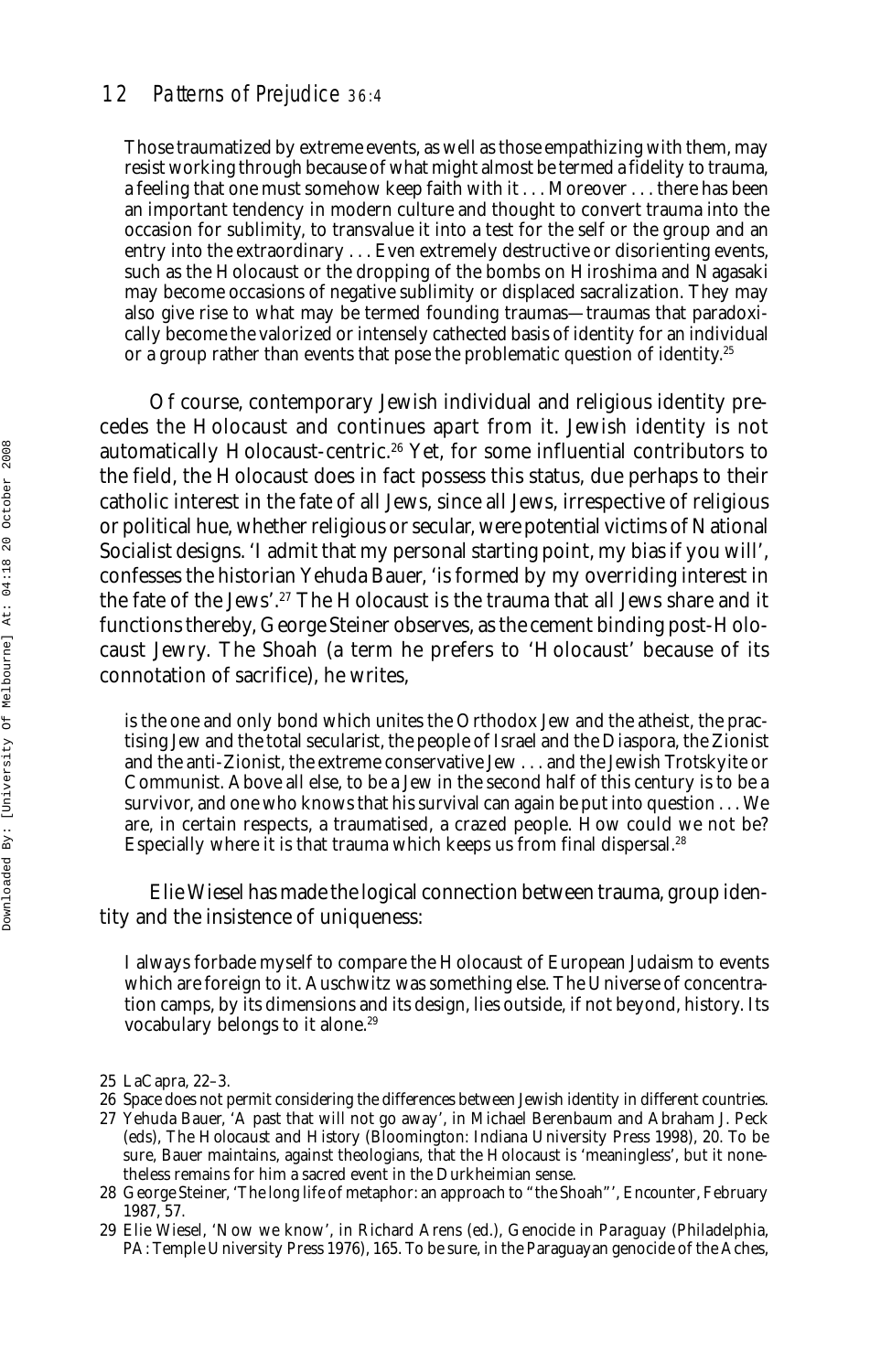Accordingly, he has expressed alarm that other victim groups are 'stealing the Holocaust from us . . . we need to regain our sense of sacredness'.<sup>30</sup> Renowned scholars such as Lucy Dawidowicz, Steven T. Katz and Bauer do not differ from Wiesel and survivors in this regard, even if they locate the Holocaust in history. Bauer himself has pointed out the traumatizing effect of the Holocaust on Israeli society, demonstrated, above all, by its instrumentalization by all sides in public debate for partisan political purposes.<sup>31</sup> And with characteristic forthrightness Katz insists on its centrality for Jewish identity:

To understand ourselves [as Jews] requires ineluctably that we come to some grasp of these events [the Holocaust] and our relation to them . . . Those who would enquire what it means to be a Jew today must ask not, or even pose primarily, vague and unformed questions about Jewish identity and the relation of Judaism and modernity and Judaism and secularity, but must rather articulate the much more precise and focused question through which all other dimensions of our post-Holocaust identity are refracted and defined: 'What does it mean to be a Jew after Auschwitz?' Auschwitz has become an inescapable *datum* for all Jewish accounts of the meaning and nature of covenantal relation and God's relation to man. Likewise, all substantial answers also need to be open and responsive to the subtleties of the dialectical alternation of the contemporary Jewish situation: that is, they must also give due weight to the 'miracle' which is the state of Israel. They must thoughtfully and sensitively enquire whether God is speaking to the 'survivors' through it, and if so how. $32$ 

Because Katz and Bauer locate the Holocaust at the centre of Jewish life, they are forced to insist on its uniqueness, for to do otherwise would undermine their personal identity and concept of collective Jewish existence.<sup>33</sup> The significance Katz and Bauer attach to the Holocaust cannot be sustained if it is 'merely' another case of the mass killing that punctuates human history, for the problem of evil—the mystery of undeserved suffering—cannot be faced without the sense of a cosmic meaning subtended by the division of the world into sacred and profane domains.<sup>34</sup>

Wiesel recognizes the analogy: 'it is indeed a matter of a Final Solution: It simply aims at exterminating this tribe' (166).

<sup>30</sup> Quoted in Robert G. L. Waite, 'The Holocaust and historical explanation', in Isidor Wallimann and Michael N. Dobkowski (eds), *Genocide and the Modern Age* (Westport, CT: Greenwood Press 1987), 169. Cf. Zev Garber and Bruce Zuckerman, 'Why do we call the Holocaust "the Holocaust"?', *Modern Judaism*, vol. 9, no. 2, 1989, 197–211.

<sup>31</sup> Yehuda Bauer, 'We are condemned to remember', *Jerusalem Post*, 19 April 2001. Bauer assumes the posture of the analyst.

<sup>32</sup> Steven T. Katz, *Post-Holocaust Dialogues* (New York and London: New York University Press 1983), 142f. and the chapter 'The "unique" intentionality of the Holocaust', 287–318. Cf. Yehuda Bauer, who makes the same point in 'The place of the Holocaust in contemporary history', *Studies in Contemporary Jewry*, vol. 1, 1984, 224. Emil Fackenheim, 'Why the Holocaust is unique', *Judaism*, vol. 5, no. 4, autumn 2001, 438–47.

<sup>33</sup> Durkheim, 427–33, 462–79. Conversely, Jews that do not put the Holocaust at the centre of Jewish identity presumably do not have to insist on its uniqueness.

<sup>34</sup> This point is elaborated in A. Dirk Moses, 'Structure and agency in the Holocaust: Daniel J. Goldhagen and his critics', *History and Theory*, vol. 37, no. 2, 1998, 194–219. See also Braiterman.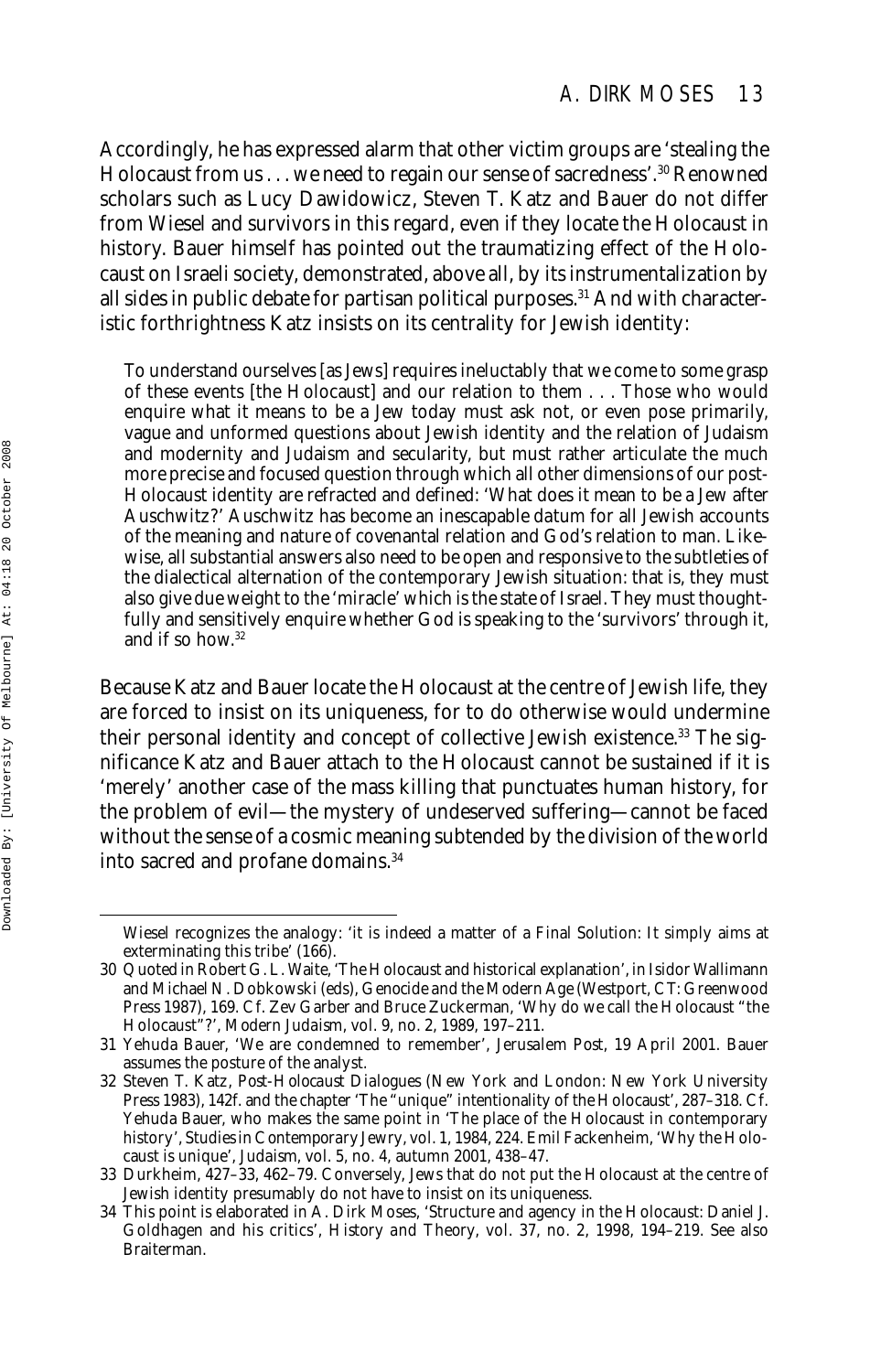Consequently, both men have devoted considerable energy to establishing the logical corollary of their implicit faith in the sacredness of the Holocaust, namely, the division of all genocide victims into the same two categories, sacred and profane.<sup>35</sup> Although they profess not to posit a hierarchy of victims or to claim that individual Jewish victims suffered more than non-Jewish ones, the burden of their argument nonetheless is that the Jewish victims of the Holocaust are sacred, and that those of other genocides are not, because only the Jews as a group were singled out for total extermination.<sup>36</sup> For this reason, Bauer dismisses David E. Stannard's claim of an 'American Holocaust' (that is, of the Native Americans) with the telling statement that it 'cannot be seen on *a par* with the Holocaust'.37

Indeed, Bauer decries such equivalences as antisemitic. The temptation to 'submerge the specific Jewish tragedy in the general sea of suffering caused by the many atrocities committed by the Nazi regime', he fears, is in fact a 'worldwide phenomenon connected with dangers of anti-Semitism'.38 Herewith, he acts out the two collective traumas of European Jewry: the suffering caused by more than a millennium of Christian anti-Judaism (including the Holocaust), and the 'second victimization' through the 'unspeakability' of the Holocaust in the immediate post-war years.39 Now only the memory of the Jewish Holocaust can prevent the flourishing of the antisemitism that led to the catastrophe in the first place: 'A reversion back to "normalcy" regarding Jews requires the destruction of the Holocaust-caused attitude of sympathy'.<sup>40</sup> Understandable as this position is, it leaves Bauer open to the charge of Norman Finkelstein and denialists that he instrumentalizes the Holocaust to gain a moral advantage for Jews.<sup>41</sup>

Certainly, Bauer has made a career not only of policing the compound around the Holocaust, but also of regulating its meaning for Jewish selfunderstanding:

all these universalizing attempts [regarding the Holocaust] seem to me to be, on the Jewish side, efforts by their authors to escape their Jewishness. They are expressions

- 35 This observation is John M. Cuddihy's in 'The Holocaust: the latent issue in the uniqueness debate', in Philip F. Gallagher (ed.), *Christians, Jews and Other Worlds* (London and New York: University Press of America 1988), 62–79.
- 36 Steven T. Katz, *The Holocaust in Historical Context*, vol. 1 (New York: Oxford University Press 1994). See also Steven T. Katz, 'The Holocaust: a very particular racism', in Berenbaum and Peck (eds), 56-63, in which Katz takes pains to distinguish between the eugenic world-view that underlay Nazi policies towards all supposed racially inferior people from anti-Jewish racism.
- 37 Yehuda Bauer, 'Comparison of genocides', in Levon Chorbajian and George Shirinian (eds), *Studies in Contemporary Genocide* (New York: St Martin's Press 1999), 33, emphasis added.
- 38 Yehuda Bauer, 'Whose Holocaust?', in Jack Nusan Porter (ed.), *Genocide and Human Rights: A Global Anthology* (Lanham, MD: University Press of America 1982), 35, 38, reprinted from *Midstream*, vol. 26, no. 9, November 1980.
- 39 Jean-Michel Chaumont, *Die Konkurrenz der Opfer: Genozid, Identiät und Aerkennung*, trans. Thomas Laugstein (Lüneburg: Dietrich zu Klampen Verlag 2001). See also Gerd Korman, 'The Holocaust in American historical writing', *Societas*, vol. 2, no. 3, 1972, 251–70.

41 Norman Finkelstein, *The Holocaust Industry* (London and New York: Verso 1999).

<sup>40</sup> Bauer, 'Whose Holocaust?', 44.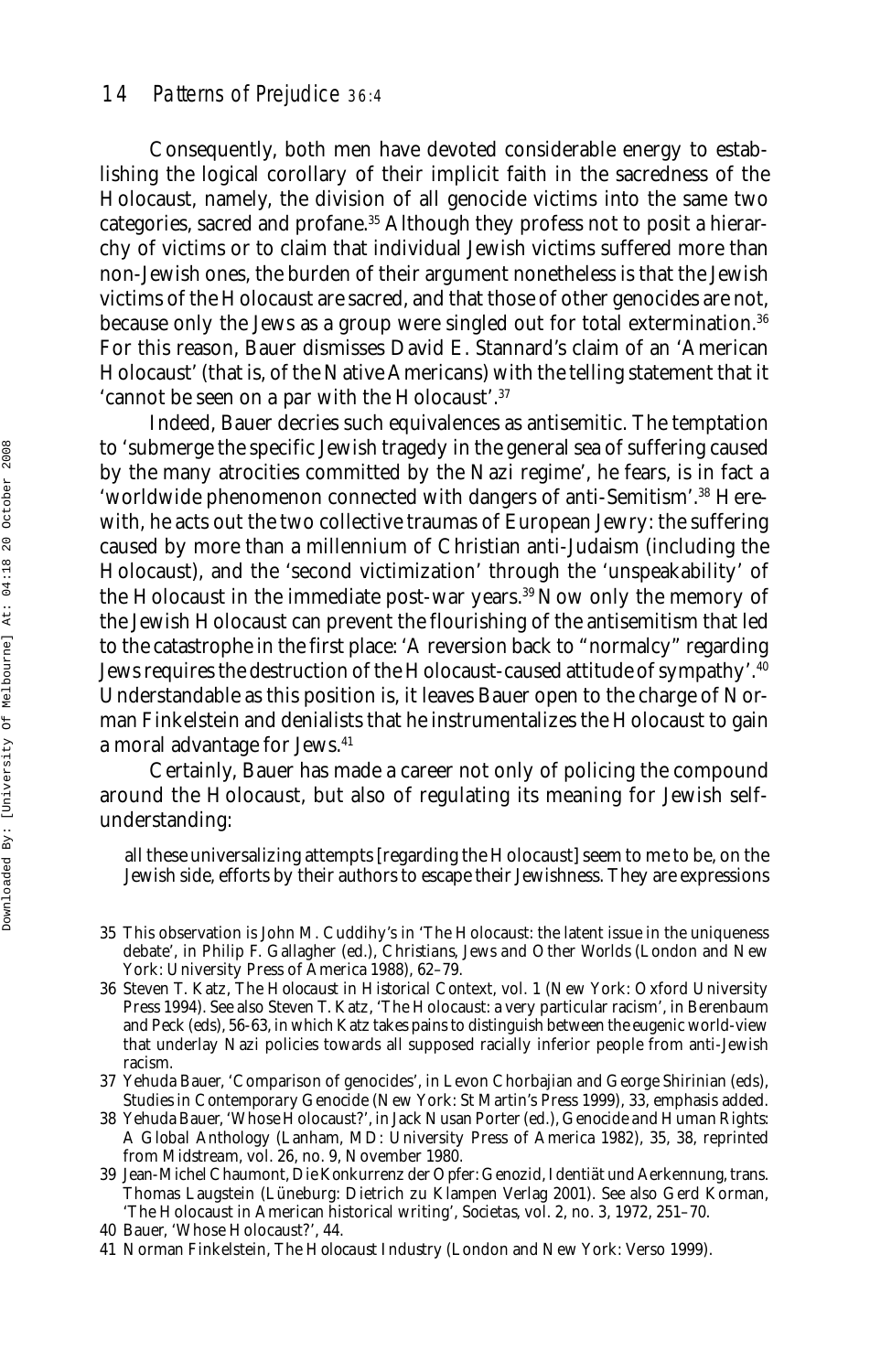of a deep-seated insecurity; these people feel more secure when they can say 'we are just like all the others'. The Holocaust should have proved to them that the Jews were, unfortunately, not like the others. Obviously it did not.<sup>42</sup>

The link between the ongoing maintenance of group identity and the sacredness of the Holocaust could hardly be made more explicitly than in this extraordinary statement.

Even Bauer's elucidation of the universal meaning of the Holocaust denies other victims of Nazi racial policies a place around its holy penumbra. The 'unique situation of Jewry in Western culture', he insists, meant that it alone was the object of fantasies of complete destruction; consequently, the specifically Jewish experience must be raised above all others in order to serve as a general warning for all minority groups, since they too could one day suffer a holocaust.<sup>43</sup> But this reasoning is muddled, because if the Jewish position in Europe was unique then the likelihood of another ethnic minority becoming the object of the same rhetoric of total extermination is more than highly improbable.<sup>44</sup> In fact, the logical conclusion of the argument that the less-than-total, non-Jewish, profane genocides are much more common is that they should be the focus of scholarly attention and public memory.

To be sure, Bauer has developed his position over the years, now characterizing the Holocaust as 'unprecedented' rather than 'unique', and pleading for a 'spectrum' of genocides, with the Holocaust at one end as the most extreme example of extermination. His sincere and generous advocacy on behalf of other victim groups is well known.<sup>45</sup> Yet, this concession to comparison does not alter significantly his consistently held belief since the 1970s that the differences between the Holocaust and other genocides outweigh any similarities, and that the Holocaust is thereby special (or sacred). He appears to confuse two, distinct tasks: on the one hand, reflecting specifically on the burden of history and identity for post-Holocaust Jewry; on the other, explaining generally how and why genocides occur. By collapsing the latter into the former, he ends up at times proffering identity politics in the name of disinterested scholarship.

Both in his and Katz's particular and universal rendering of the Holocaust, then, the centrality of Jewish victims must be foregrounded lest its meaning be traduced. In order to maintain the border between sacred and profane victims of genocide, they have to downplay the similarities between all victims of genocide by referring, somewhat ironically, to Hitler's own faith in the 'redemptive' act of killing all Jews, an unfortunate authority to which

<sup>42</sup> Bauer, 'A past that will not go away', 17.

<sup>43</sup> Ibid., 43; Yehuda Bauer, *A History of the Holocaust* (New York: Franklin Watts 1982), 332.

<sup>44</sup> See Dan Stone, *Constructing the Holocaust: Genocide and History* (London: Vallentine Mitchell, forthcoming). Bauer, *Rethinking the Holocaust* (New Haven: Yale University Press, 2001), ch. 3: 'Comparisons with other genocides'; and Yehuda Bauer, 'Plenary address', in Roth and Maxwell (eds), 21–4.

<sup>45</sup> Bauer is an active member of the Elmau Initiative: An International Taskforce to Prevent Genocide.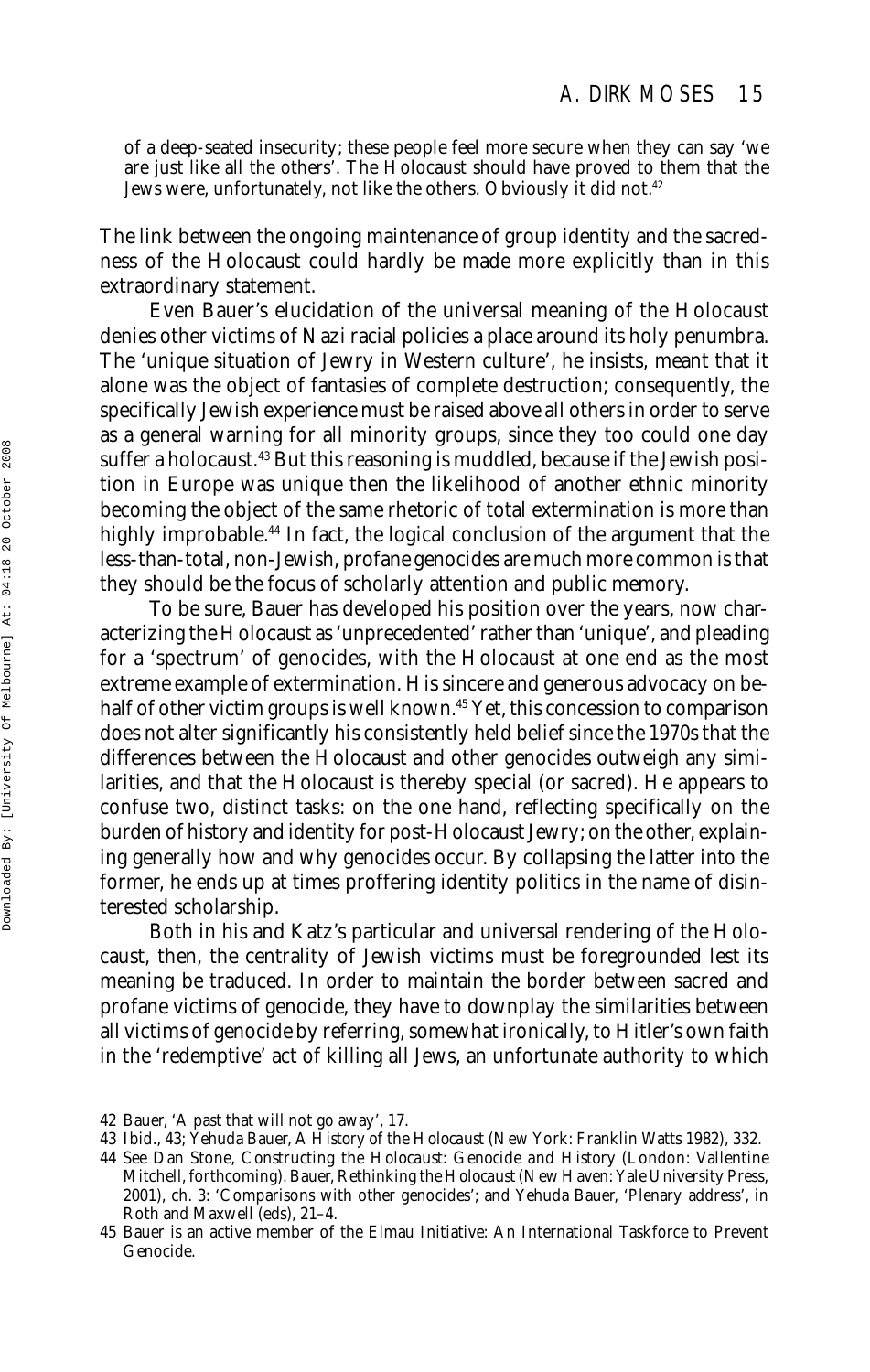to appeal.46 The point of drawing attention to their strategies, however, is not to dispute the fact that the Holocaust can be distinguished from other genocides in important respects. It is to note in this field of enquiry that group trauma is acted out in truculently held intellectual positions whose articulators are prepared to climb out on very thin limbs to make their cases.

As might be expected, the uniqueness argument is a particular anathema to members of the victim groups it consigns to profane status.47 Historians from these groups have responded in three ways. First, they question whether there was in fact a Nazi will for total extermination of Jews, thereby desanctifying Jewish victims.<sup>48</sup> Second, they claim that the Holocaust was a copy of the mass exterminations that had already taken place in the European colonies, thus claiming priority for such genocides. 'In fact, the holocaust of North American tribes was, in a way, even more destructive than that of the Jews', claims Russell Thornton provocatively, 'since many American Indian peoples became extinct'.49 A third argument substitutes total regularity for absolute uniqueness: 'Queen Elizabeth, King Ferdinand, Queen Victoria, King Louis and so on were the "Adolf Hitler's" [*sic*] of their day', a collective of Canadian authors suppose. '"Auschwitz" was an everyday reality for many people across the world during the years of colonialism and the years that followed.'50 The indignation stems from the fact that Native American deaths are considered 'unworthy' because they died at the hands of 'our very own [white] forebears', as Stannard notes: that is why there is no Holocaust Memorial for Native Americans or other victims.51 This is a telling point, for most American public leaders and intellectuals are happy to pontificate about genocide in every country but their own.<sup>52</sup>

- 46 Cuddihy, 72.
- 47 It is also the object of attack by Jewish scholars. Ismar Schorsch warns that the insistence of uniqueness 'impedes genuine dialogue, because it introduces an extraneous, contentious issue that alienates political allies from among other victims of organized human depravity': 'The Holocaust and Jewish survival', *Midstream*, vol. 17, no. 1, January 1981, 39. Steven T. Katz attempts a refutation in his *The Holocaust in Historical Context*, 39–42; David Biale critically reviews Katz and attacks the uniqueness thesis in *Tikkun*, vol. 10, no. 1, January–February 1995, 79–82. See also the differentiated discussion by Irving L. Horowitz, 'Genocide and the reconstruction of social theory', in Wallimann and Dobkowski (eds), 61–80.
- 48 Ian Hancock, 'Uniqueness as denial: the politics of genocide scholarship', in Rosenbaum (ed.), 163–208. Hancock is greatly irritated by Bauer's contention that Gypsies represented only a 'minor irritant' for the Nazis.
- 49 Russell Thornton, *American Indian Holocaust and Survival* (Norman and London: University of Oklahoma Press 1987), xvi; M. Annette Jaimes, 'Sand Creek: the morning after', in M. Annette Jaimes (ed.), *The State of Native America* (Boston: South End Press 1992), 1–12; Churchill, *A Little Matter of Genocide*; David E. Stannard, *American Holocaust* (New York and Oxford: Oxford University Press 1992), 255.
- 50 Antoon A. Leenaars *et al.*, 'Genocide and suicide among indigenous people: the North meets the South', *Canadian Journal of Native Studies*, vol. 19, no. 2, 1999, 338.
- 51 David E. Stannard, 'Preface', in Churchill, *A Little Matter of Genocide*, xviii. Here Stannard is influenced by the thesis of Edward Herman and Noam Chomsky that the West divides victims of genocide and government oppression into two categories, worthy and unworthy, depending on its foreign policy agenda. See their *Manufacturing Consent: The Political Economy of the Mass Media* (New York: Pantheon Books 1988), 37.
- 52 Symptomatic of this taboo is Samantha Power, *A Problem from Hell: America and the Age of Genocide* (New York: Basic Books 2002). She is scathing of the United States as an impotent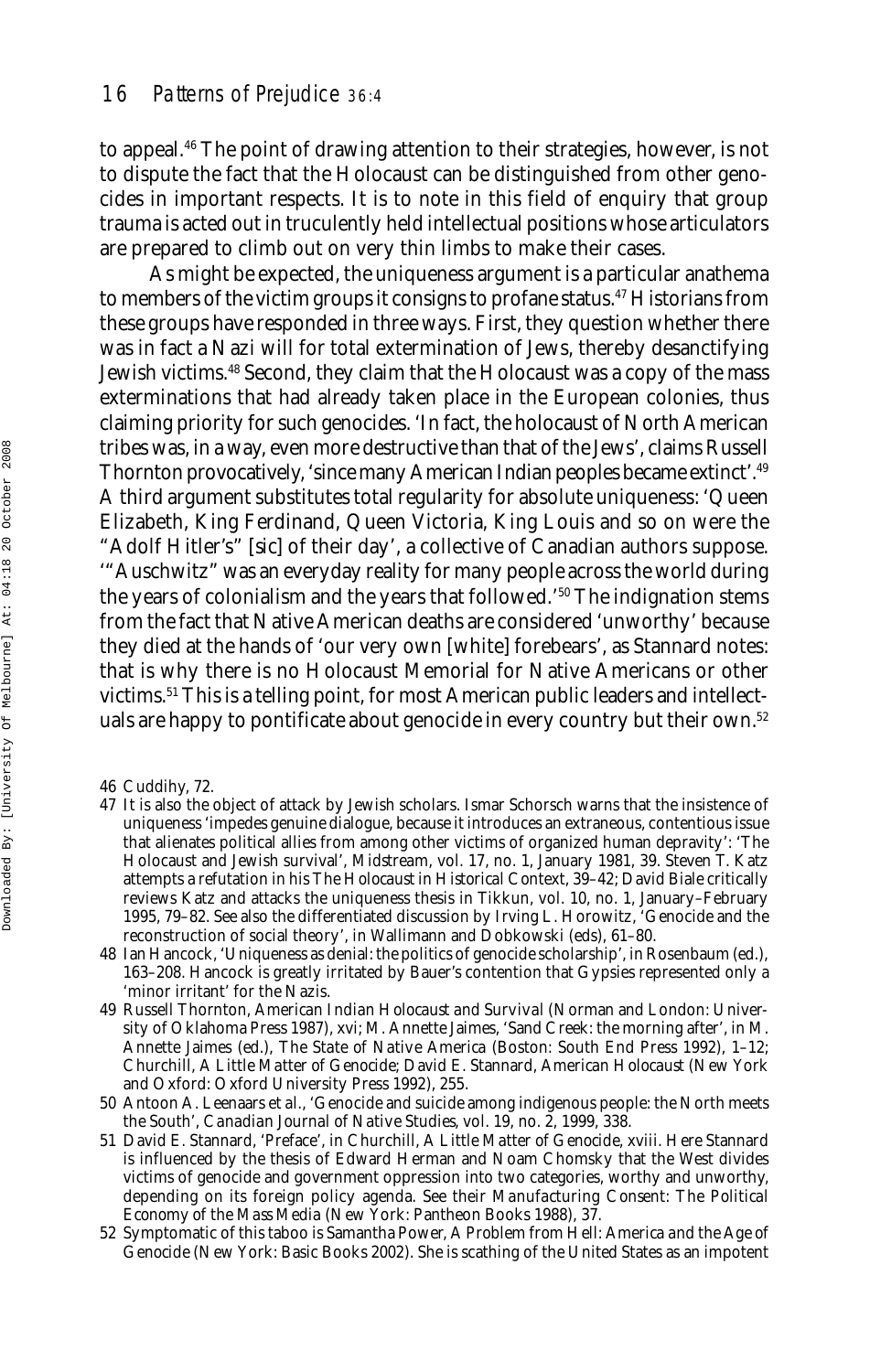Because of this taboo, Stannard has to resort to making creative analogies with the Holocaust: if Jews who died as slave labourers or of disease in the camps rather than in the gas chambers were equally victims of the Holocaust, then Native Americans who died in analogous circumstances, that is, from 'natural causes', were similarly victims of the 'American Holocaust'.53

Such reasoning is not the innocent product of the ivory tower as the prolific Native American scholar and activist Ward Churchill makes clear with endearing candour when he proclaims the purpose of his scholarship to be 'unequivocally political'. His explicit aim is to invest American Indians with 'every ounce of moral authority we can get. My first purpose is, and always has been, to meet my responsibilities of helping deliver that to which my people is due.'54 Here are echoes of Bauer's position, and not surprisingly Churchill goes on also to claim uniqueness for the suffering of his group: 'The American holocaust was and remains unparalleled, both in terms of its magnitude and the degree to which its goals were met, and in terms of the extent to which its ferocity was sustained over time by not one but several participating groups.'55

That such a claim cannot be dismissed out of hand, as writers like Katz are inclined, has been shown recently by David Moshman in a searching article entitled 'Conceptual constraints on thinking about genocide'. The problem with definitions of genocide so far, he argues, is that they have been based on prototypes: a paradigmatic genocide underlies the normative definition against which all others are measured. Hitherto, the prototype has been the Holocaust, especially in relation to the centrality of state intention. But such a choice is conceptually capricious, he thinks, and there is no reason why another genocide could not be prototypical.

Suppose, for example, that we construed the European conquest of the Americas as a singular and ultimate set of interrelated genocides. This mega-genocide . . . has been deliberately aimed at, and has succeeded in eliminating, hundreds of discrete cultures throughout the Americas. Moreover, it has for the most part been a consensus policy, pursued generation after generation by the governments of multiple colonial and emerging nations . . . The Holocaust, from this perspective, might be dismissed as relatively minor, having targeted only a handful of cultures and having ended after just a few years when the Nazi regime was defeated.<sup>56</sup>

Such a minimization of the Holocaust, Moshman adds, would be 'indefensible', but no less so than the 'routine genocide denials that result from taking

54 Churchill, *A Little Matter of Genocide*, 11.

bystander to genocides abroad, but does not consider the possibility that her country might be a co-perpetrator or that it was founded on genocide.

<sup>53</sup> Stannard, *American Holocaust*, 255. By contrast, Gavriel Rosenfeld thinks that the uniqueness thesis is a defensive response to attempts by writers like Stannard to equate all genocides (Rosenfeld). There is insufficient space here to address this issue.

<sup>55</sup> Ibid., 4.

<sup>56</sup> David Moshman, 'Conceptual constraints on thinking about genocide', *Journal of Genocide Research*, vol. 3, no. 3, 2001, 436.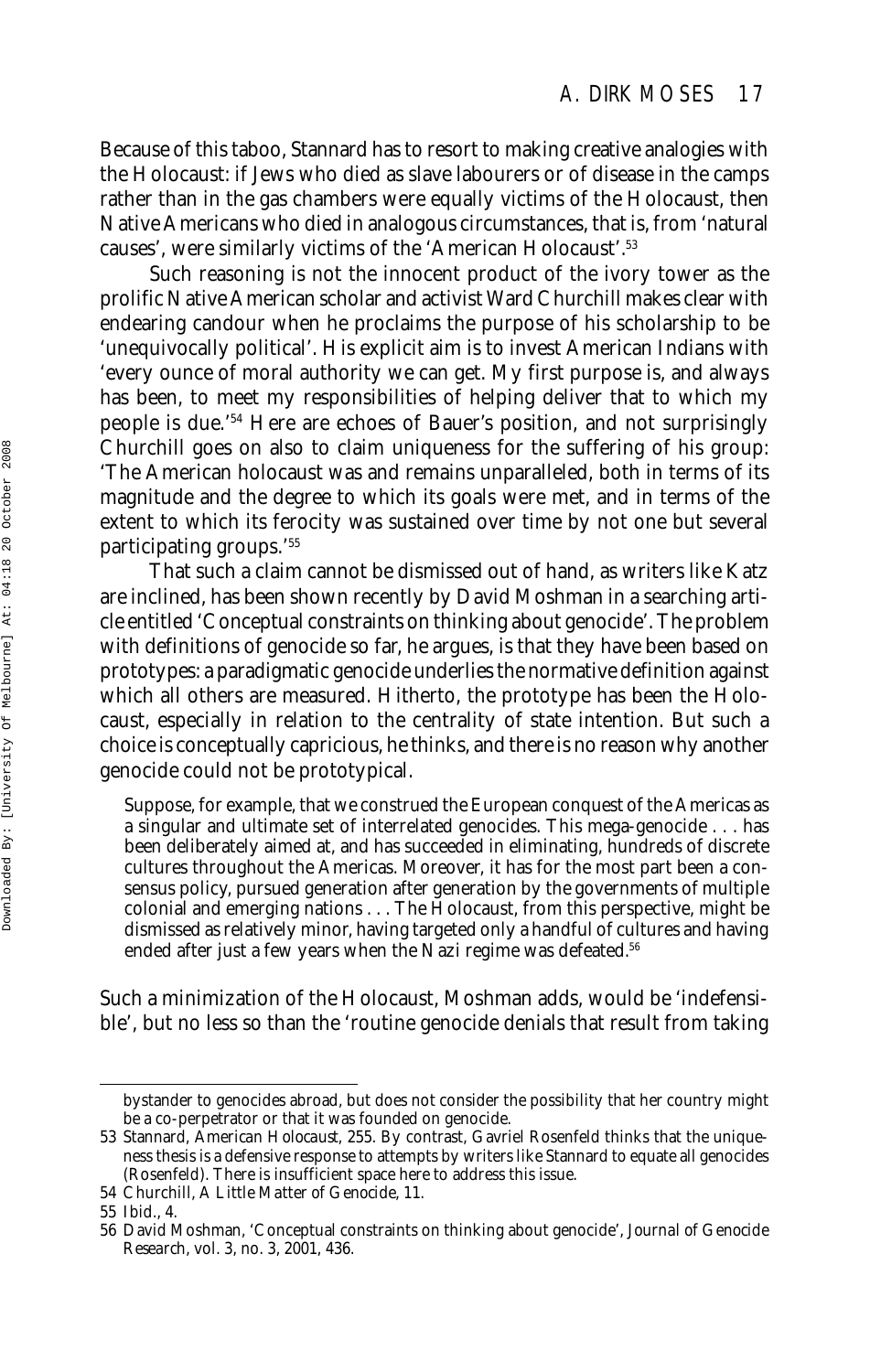the Holocaust as unique and/or prototypical'. The point, then, is to avoid one kind of mass death as prototypical.<sup>57</sup>

Indeed, there are good reasons to regard the indigenous critiques, at least in certain modes, with caution, for they too seek to be prototypical and proffer a metaphysics of their own. Consider Lilian Friedberg's 'Dare to compare' and John C. Mohawk's *Utopian Legacies*. Both authors attribute the colonial and twentieth-century genocides to the essence of the western intellectual tradition, namely, the epistemological hubris according to which all things are knowable and possible, and in the name of whose 'master race' other cultures and peoples can be destroyed.<sup>58</sup> For Friedberg, the universal meaning of the Native American Holocaust is elucidated when it is placed next to the Jewish Holocaust, for only in this way can the incubus of western civilization be laid bare. 'If we are to divert the disaster [of human self-destruction], Mount Rushmore must be placed on a par with burning synagogues, whose fires can never be extinguished.'59

Clearly, the problem with Holocaust–indigenous genocide discourse is that it is structured as a zero-sum game. Where Bauer and Katz see equations with the Jewish Holocaust as antisemitic and as the occlusion of its world-historical meaning, Friedberg regards the resistance to precisely such analogies as anti-Native American and the enabling condition for the continuing rape of the world by the western spirit. The discourse is also remarkably static because each side dogmatically asserts the similarities or differences between cases for its own advantage without exploring the conceptual and historical relations between them. What is more, whether the similarities are more significant than the differences is ultimately a political and philosophical, rather than a historical, question and, as we have seen, the answers are driven by passionate, extra-historical considerations. Consequently, creative research questions about the processes that link the genocides of modernity are hindered by the mechanism that prompts each side to stress the specialness (or sacredness) of its respective genocide in the face of contrary assertions.

This game has no winner, unless the dreary spectacle of assertion and counter-assertion can pass for innovative scholarship. It is time for historians in the field to play by other rules, namely, those of the community of scholars dedicated to presenting arguments directed to and for the world at large, rather than primarily to and for an ethnic or political group. It is necessary also for them to dispense with the vocabulary of uniqueness they have all appropriated and abused. Uniqueness is not a useful category for historical research; it is a religious or metaphysical category, and should be left to theologians and philosophers to ponder for their respective reading

<sup>57</sup> Ibid.

<sup>58</sup> Lilian Friedberg, 'Dare to compare: Americanizing the Holocaust', *American Indian Quarterly*, vol. 24, no. 3, 2000, 353–80; John C. Mohawk, *Utopian Legacies: A History of Conquest and Oppression in the Western World* (Santa Fe, NM: Clear Lights Publishers 2000).

<sup>59</sup> Friedberg, 373.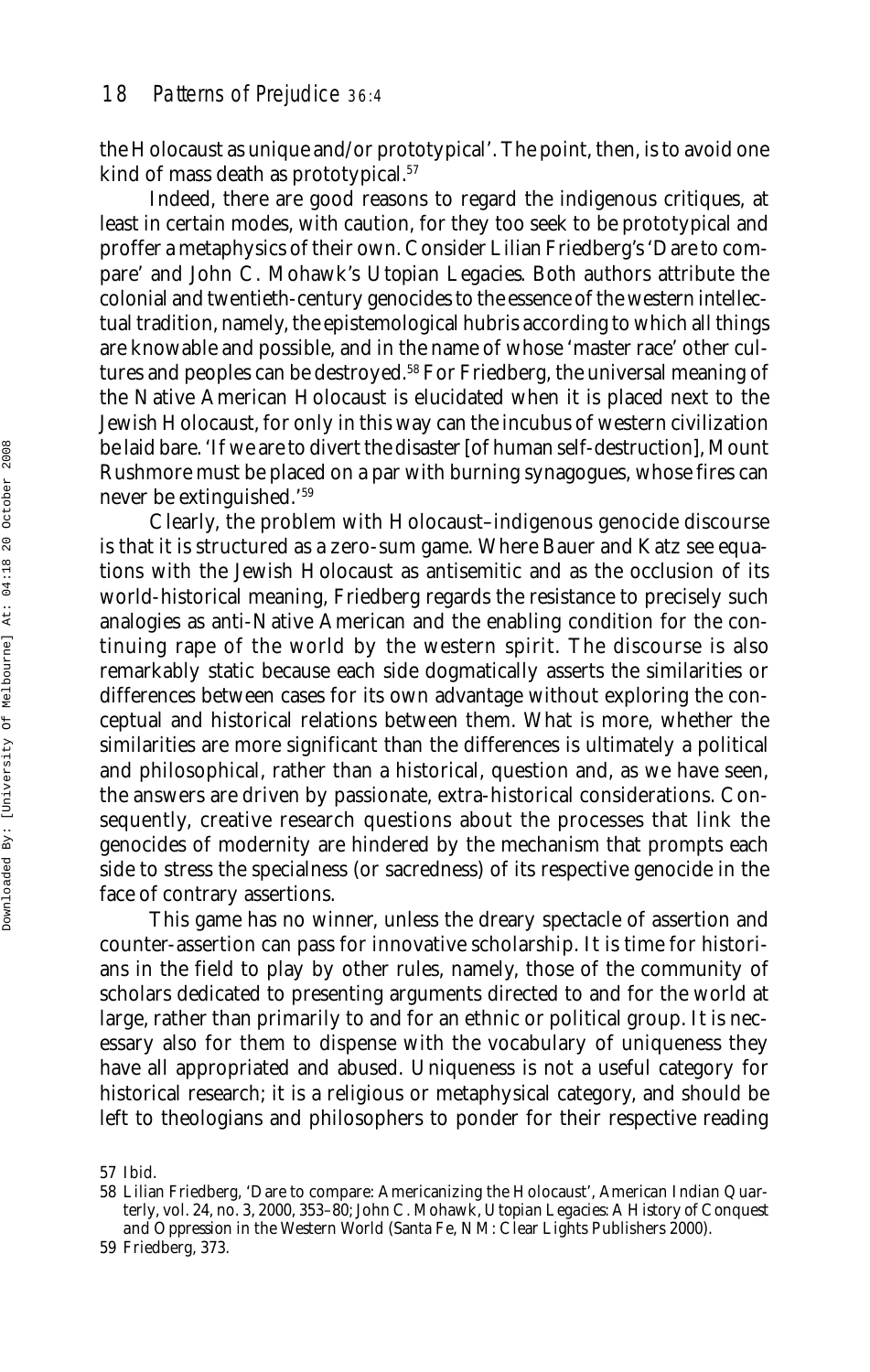communities.60 Where historians employ it, they stand in danger of relinquishing their critical role and assuming that of the prophet or sage who offers perspectives for group solidarity and self-assertion.

Indigenous scholars and their supporters may object that this entreaty sounds like yet another technology of western domination from which they can derive little benefit, because they need to cultivate group solidarity in the face of colonialist dissipation.<sup>61</sup> Yet, abandoning the communicative rationality inherent in the appeal to the putative universal reader risks relinquishing the very weapon with which to unmask exploitation and extermination. Moreover, an overarching moral consensus on the value of alterity is necessary to secure its existence, and this perforce entails appealing to standards of verification to which everyone can assent. To valorize difference implies the universalization of this particular good.<sup>62</sup> But what if most readers view colonial genocide through the lenses of the Holocaust and thereby discount it, as Churchill and others complain? Counter-claiming uniqueness or primacy of indigenous genocides may have raised the profile of the latter, but it can no longer advance the scholarly or political discussion. The categories and critical tools with which historians approach the subject need to be rethought.

#### **Rival theories of colonial genocide**

How might we replace the current static relationship between Holocaust and preceding genocides with one that allows the reconstruction of the dynamic historical relations between them?<sup>63</sup> The place to start is with an examination of the contending theories of colonial/indigenous genocide. Broadly speaking, they fall into two camps. The first I call 'liberal' because it stresses the agency of the state as the intending genocidal subject. The second I call 'postliberal' because it emphasizes the structural determinants of policy development as well as the social forces in civil society that precipitate mass death and disperse centralized exterminatory intention and agency. The former corresponds to the Holocaust paradigm, the latter to the alternative proposed by its indigenous and other critics. Somewhat confusingly, both approaches revolve around the Holocaust and both lay claim to the authority of Raphael Lemkin,

<sup>60</sup> Philosophical reflections include: Raimond Gaita, *A Common Humanity: Thinking about Love, Truth and Justice* (London: Routledge 2000); Avishai Margalit and Gabriel Motzkin, 'The uniqueness of the Holocaust', *Philosophy and Public Affairs*, vol. 25, no. 1, 1996, 65–83. There is insufficient space here to consider Steven T. Katz's claims to have access to a 'phenomenological' reality in which the Holocaust is unique: *The Holocaust in Historical Context*, 51–64. Surprising is the little space he devotes to justify posing the question in the first place.

<sup>61</sup> In the place of numerous references: Hayden White, *The Content of the Form* (Baltimore and London: Johns Hopkins University Press 1987), 80f.; and Jan Kociumbas, 'Introduction', in Jan Kociumbas (ed.), *Maps, Dreams, History: Race and Representation in Australian History* (Sydney: Department of History, University of Sydney 1998).

<sup>62</sup> Thomas McCarthy, 'Doing the right thing in cross-cultural representation', *Ethics*, no. 3, 1992, 644. McCarthy calls the resulting ethic 'multicultural universalism'.

<sup>63</sup> An admirable study that avoids playing the uniqueness game without diminishing the obvious importance of the Holocaust to modern European history is Omer Bartov, *Mirrors of Destruction* (Oxford: Oxford University Press 2000).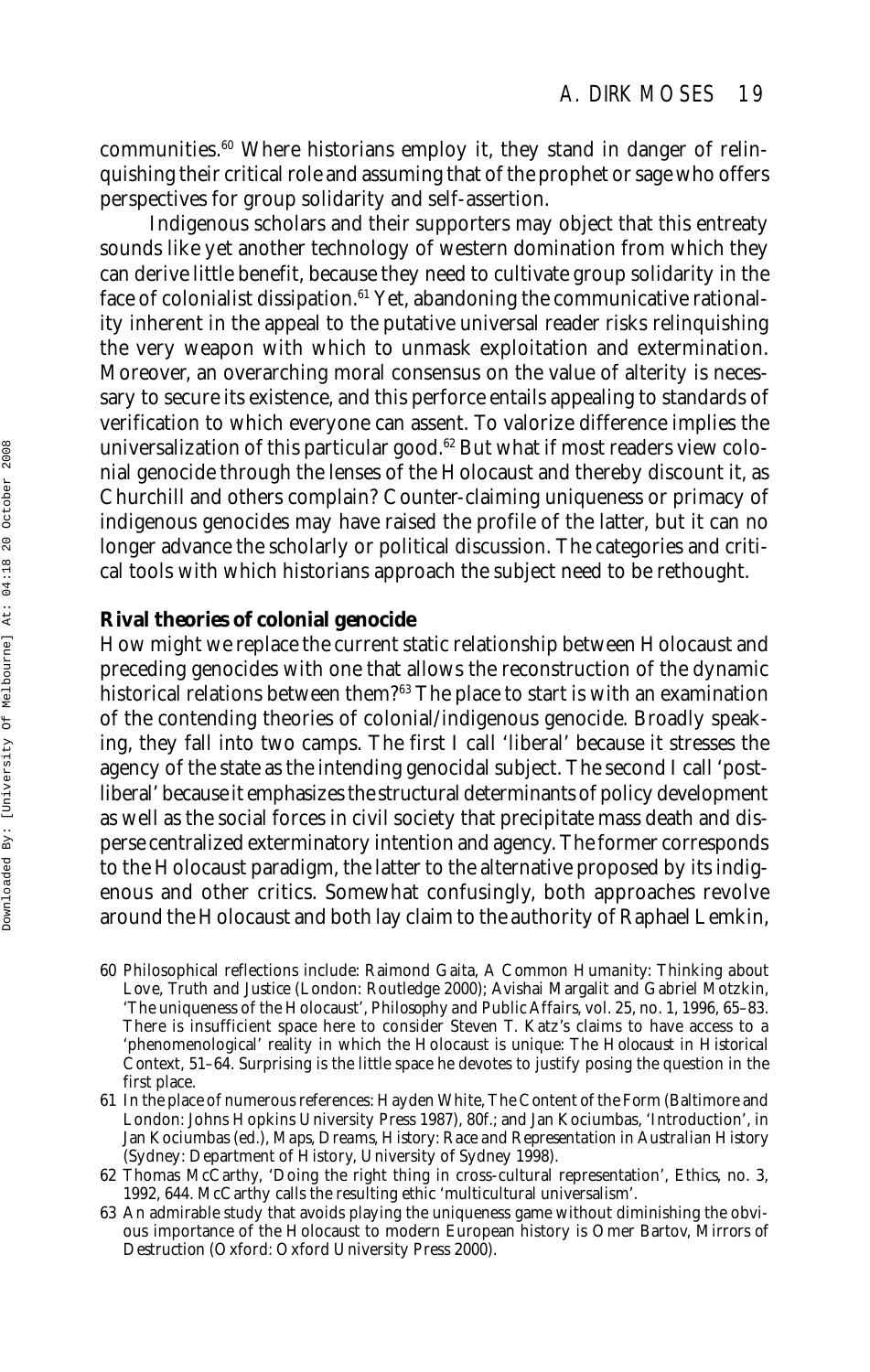the first theorist of genocide. Yet, the underlying issue is the definition of 'genocide' itself, because whether or not colonialism has an inner affinity with genocide depends on how one defines the term, conceptualizes exterminatory intention and locates the agent that can possess it.

#### *A liberal theory of colonial genocide*

Consistent with the uniqueness paradigm, liberal theorists insist that genocide, both as a concept and as formulated in the United Nations Convention of 1948, entails the eventual physical extermination or extinction of a people or ethnic group, and not cultural genocide, that is, the effacement of group identity without killing.<sup>64</sup> Or they distinguish between genocide (partial destruction of a group, physical or otherwise) and holocaust (intended complete physical destruction).<sup>65</sup> Although Bauer, for example, regards Lemkin's 1944 definition of genocide as muddled because it supposedly does not distinguish clearly between the two, he exemplifies the liberal position with its emphasis on premeditation as the key element of the crime.<sup>66</sup> Did not Lemkin himself deliver the formulation when he wrote that genocide is 'a synchronized attack' and 'a co-ordinated plan of different actions aiming at the destruction of the essential foundations of life of national groups, with the aim of annihilating the groups themselves'?<sup>67</sup> On this reading, the agency of the perpetrator and its exterminatory *mens rea* is clearly identifiable. Genocide is established when an agent, in particular the modern state, can be determined to possess the requisite genocidal intention. This focus has a number of important consequences.

The first concerns the origin of intention, which is held to lie in the motives of the perpetrator. Liberals, who are mostly North American political scientists, are inclined to typologize genocides according to motive, distinguishing for example between 'developmental' or 'utilitarian' genocides of indigenous peoples and 'ideological' genocides of scapegoated or hostage groups.68 According to one prominent liberal, Roger W. Smith, the motive in colonial situations is easy to identify, namely, 'greed': 'The basic proposition of utilitarian genocide is that some persons must die so that others can live well.'69

- 65 Gaita; Andrew Markus, 'Genocide in Australia', *Aboriginal History*, vol. 25, 2001, 50–70.
- 66 Bauer, 'Whose Holocaust', 43f.
- 67 Raphael Lemkin, *Axis Rule in Occupied Europe* (Washington, DC: Carnegie Foundation 1944), xi, 79; Yehuda Bauer, *The Holocaust in Historical Perspective* (Seattle: University of Washington Press 1978), 35.
- 68 See the discussion of the various positions in Barbara Harff and Ted Robert Gurr, 'Toward empirical theory of genocides and politicides', *International Studies Quarterly*, vol. 32, 1988, 359–71; Helen Fein, 'Scenarios of genocide and critical responses', in Israel Charny (ed.), *Towards the Understanding and Prevention of Genocide* (Boulder, CO: Westview Press 1984), 3–31.
- 69 Roger W. Smith, 'Human destructiveness and politics: the twentieth century as an age of genocide', in Wallimann and Dobkowski (eds), 25.

<sup>64</sup> Pieter N. Drost, *Genocide* (Leiden: A. W. Sijthoff 1959); Pieter N. Drost, *The Crime of State: Penal Protection for Fundamental Freedoms of Persons and Peoples* (Leiden: A. W. Sijthoff 1959). Drost recommended that political groups should also be included in the definition.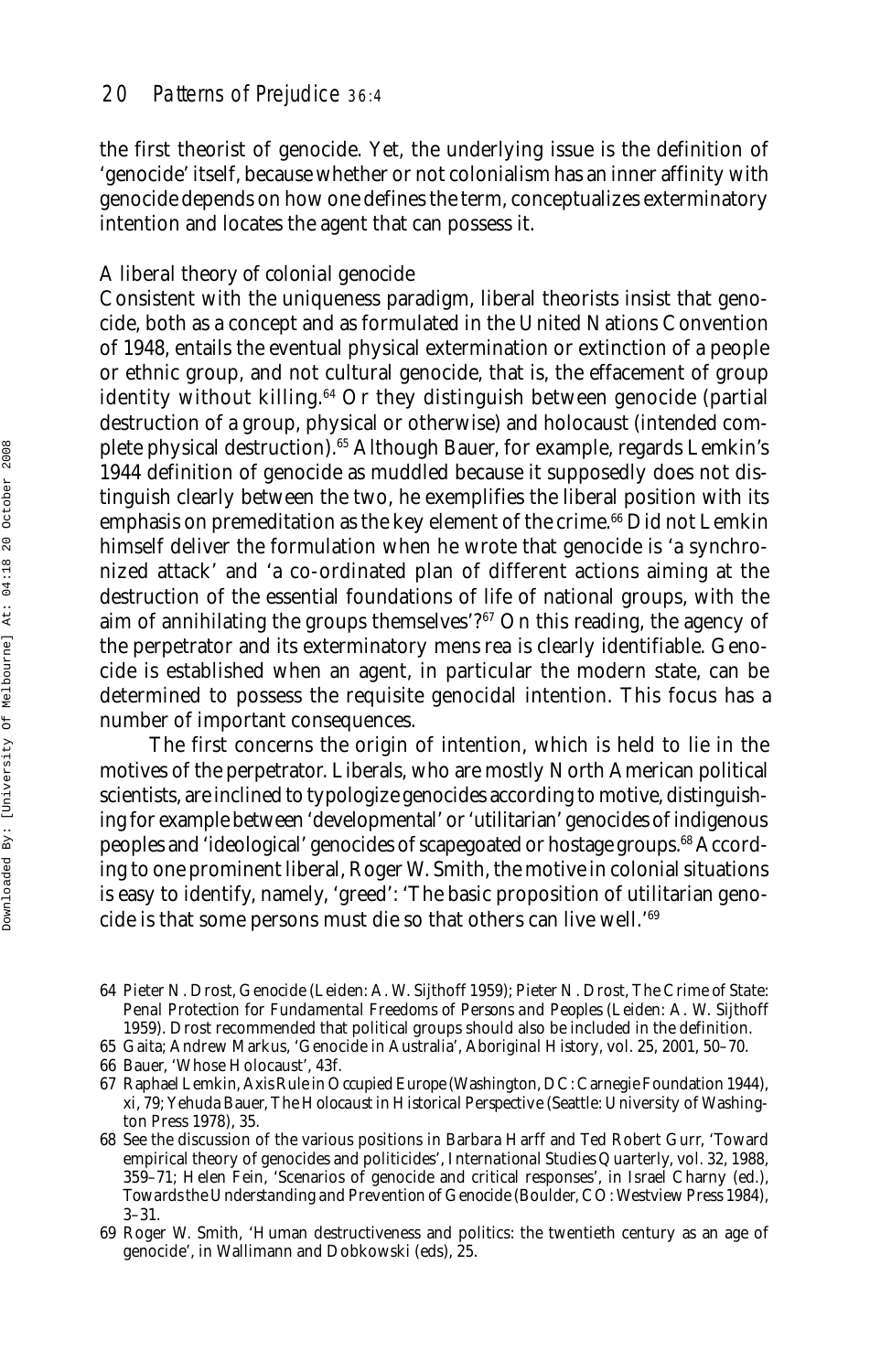The second consequence is that liberals insist on the primary role of the state as the genocidal perpetrator.<sup>70</sup> As Frank Chalk argues, the United Nations Convention was aimed at states because only they have the power at once to commit and prevent genocide. So even when the actual killing of indigenous groups is carried out by ranchers or land speculators, the state is turning a blind eye and is therefore ultimately responsible. Because the state is conceived of in Rankean terms as an individual personality, genocide is held to issue from ideologies about it (like fascism) rather than a prior cause in civil society.<sup>71</sup> The phenomena scholars should study are therefore clear when Chalk reminds his readers: 'we must never forget that the great genocides of the past have been committed by [state] perpetrators who acted in the name of absolutist or utopian ideologies aimed at cleansing and purifying their worlds.'72 Liberal theories of genocide are really theories of totalitarianism.

There are a number of problems with the liberal position. To begin with, its account of genocidal intentions is radically voluntarist and can only 'explain' why they develop with circular logic by referring to the intentions of the perpetrator. The liberal categorization of genocides simply names the different contexts in which genocides occur and comes to the solipsistic conclusion that perpetrators commit them because they want to. Such a perspective conceptually insulates the state from powerful social forces that push for the expulsion or extermination of native peoples on coveted land. The individualistic motive of 'greed' in indigenous genocides, for example, is left dangling in the air, a consequence of imagining the world in terms of atomistic agents somehow free from the tangled skein of relations that mediate state agency and make it the articulator, however oblique, of deeper social conflicts. The economic system and inter-state rivalry are ignored as salient factors.

Then there is the prioritization of the 'great genocides' of the twentieth century, based as they were on totalitarian ideologies. Who would gainsay their enormity, but the argument is hardly conclusive when seen in light of the fact that, as Katz himself admits, 'sheerly as a matter of quantity the Indian catastrophe [between the sixteenth and nineteenth centuries] is unparalleled'.73 Scholars from non-western backgrounds can point out that 'more people have been killed in the name of "development" this century [the twentieth] than have been killed by all the genocides put together, but we are still overwhelmingly reluctant to recognize "development" as another form of "genocide"'.<sup>74</sup>

<sup>70</sup> Helen Fein, 'Genozid als Staatsverbrechen. Beispiele aus Rwanda und Bosnien', *Zeitschrift für Genozidforschungen*, vol. 1, 1999, 36–45; Frank Chalk and Kurt Jonassohn, *The History and Sociology of Genocide* (New Haven and London: Yale University Press 1990), 23.

<sup>71</sup> The legacy of German historicism in the liberal mindset awaits its analyst. An excellent study of Rankeanism is Georg G. Iggers, *The German Conception of History*, rev. edn (Middletown, CT: Wesleyan University Press 1983).

<sup>72</sup> Frank Chalk, 'Redefining genocide', in George J. Andreopolous (ed.), *Genocide: Conceptual and Historical Dimensions* (Philadelphia: University of Pennsylvania Press 1994), 58ff.

<sup>73</sup> Katz, *Holocaust in Historical Context*, 91. Cf. Tzvetan Todorov, *The Conquest of the Americas* (New York: HarperCollins 1985), 5.

<sup>74</sup> Vinay Lal, 'Genocide, barbaric others, and the violence of categories', *American Historical Review*, vol. 103, October 1998, 1190.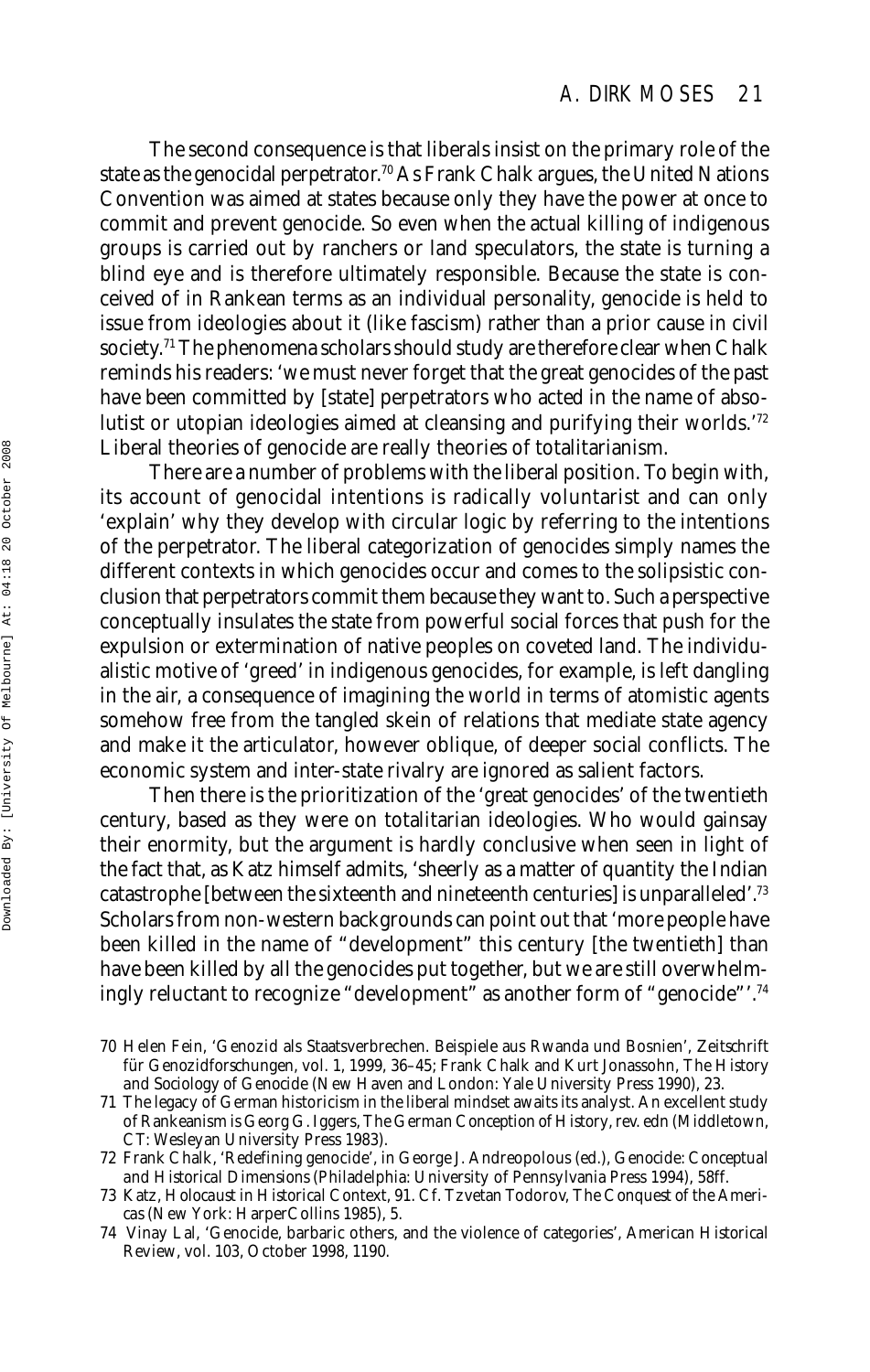### 22 Patterns of Prejudice 36:4

Clearly, the emphasis on state intention and totalitarian ideology directs attention away from the social forces extant in all modernizing and colonizing societies that seek to sequester indigenous land and kill its owners if they are resisted. Implicitly, the liberal position deems the massive deaths on which European and North American societies are based as non-genocidal and therefore less worthy of scholarly attention.<sup>75</sup> They were but the unintended consequences of colonization. Where conscious extermination did occur, it issued from individual vice ('greed') rather than the structural imperatives or logics of the colonization process. The real enemy is the totalitarian drive to perfection, a deviant form of modernity resisted heroically by the West, itself largely innocent of the intended physical destruction of a people. The liberal position reveals itself thereby as a theodicy, justifying the suffering of indigenous peoples in the name of the western civilization that has been constructed on their land and graves. Here indeed are faithful disciples of Hegel.

The attendant conceptual blockage is evident in the liberal reaction to the foregrounding of non-state genocidal pressures that post-liberals stress. One of their number dismisses such thinking because it 'suggests the normalization of the genocidal process and the concomitant impossibility of devising preventive measures', an observation that both understands and misunderstands the post-liberal critique in equal measure.<sup>76</sup> Another is happy to concede that 'it was the hand-in-glove pressure of American settlers and the military might deployed by the government of the United States that destroyed large numbers of the American Indians', yet concludes astonishingly that this fact reveals nothing about 'the nature of American society'.<sup>77</sup> In the end, liberals offer no coherent account of why genocides take place in colonial situations. Either they deny the mass death that attends colonization is genocidal, or they ascribe extermination to contingencies like 'greed', a human vice hardly confined to colonial situations. Here we have a spectacular failure of what C. Wright Mills called 'the sociological imagination', that is, the complex interplay of structure and agency necessary to understand individuals, their inner life and action.<sup>78</sup> Does the post-liberal conception of genocide offer any more?

#### *Post-liberal theories*

Where liberals legitimize western societies, post-liberals delegitimize them by essentially equating genocide and colonialism, thereby sullying their liberal foundation myths.79 And they do so by appealing also to the Holocaust and

<sup>75</sup> Symptomatic is Kurt Glaser and Stefan T. Possony, *Victims of Politics: The State of Human Rights* (New York: Columbia University Press 1979).

<sup>76</sup> George J. Andreopolous, 'Introduction: the calculus of genocide', in Andreopolous (ed.), 9.

<sup>77</sup> Chalk, 'Redefining genocide', 56ff.

<sup>78</sup> C. Wright Mills, *The Sociological Imagination* (New York: Oxford University Press 1959), ch. 1.

<sup>79</sup> On the importance of foundation myths, see A. Dirk Moses, 'Coming to terms with the past in comparative perspective: Germany and Australia', *Aboriginal History*, vol. 25, 2001, 91–115.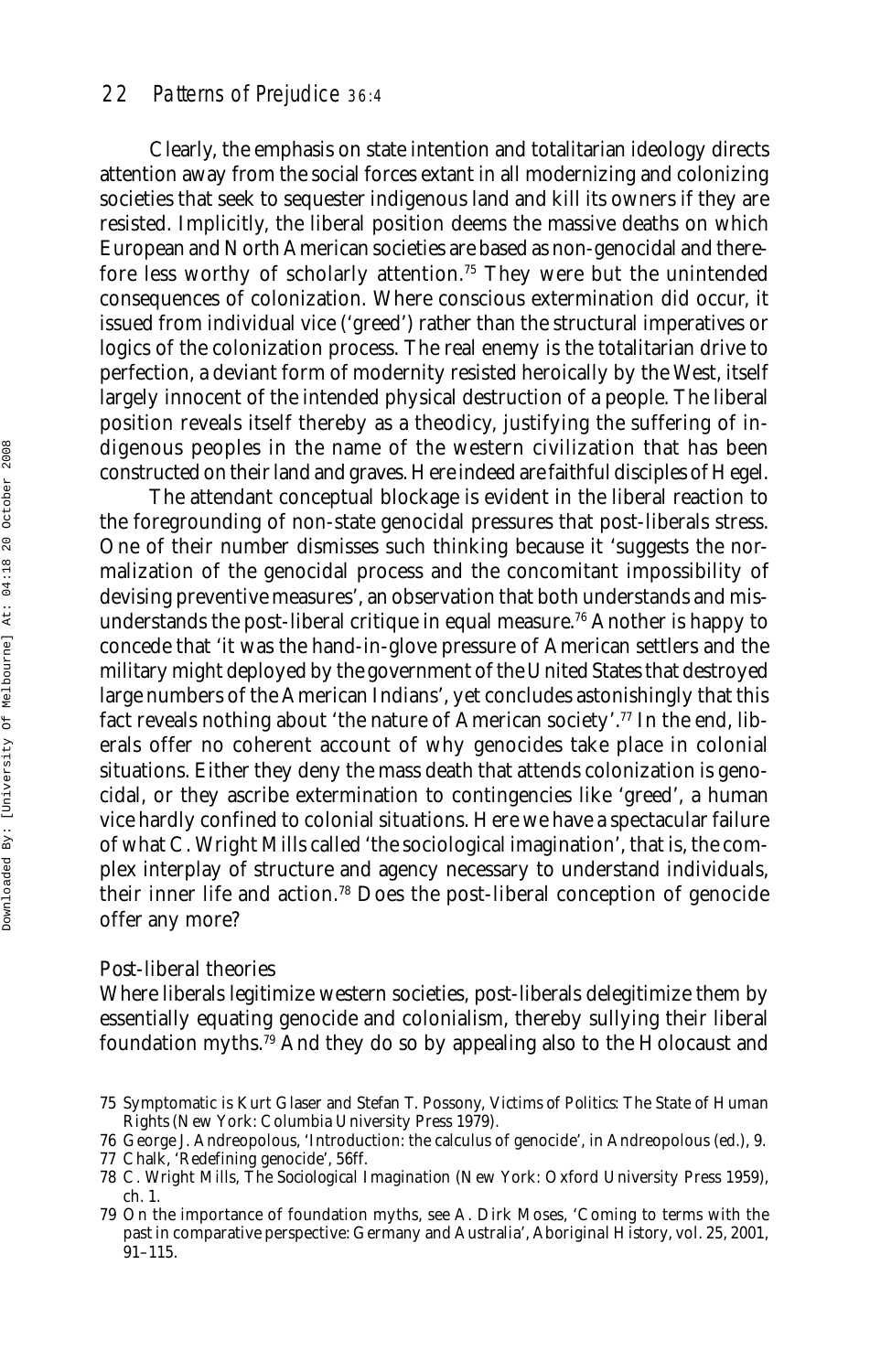Lemkin's definition of genocide. For, while some statements in his book *Axis Rule in Occupied Europe* do indeed emphasize planning and premeditation, others cast the German policies in Eastern Europe as emphatically colonial. As Robert Davis and Mark Zannis, Ward Churchill and, most recently, Ann Curthoys and John Docker have stressed, Lemkin regarded the German project in these terms because it was the Nazis' sure intention to secure permanent biological superiority over the indigenous peoples (Slavic and Jewish) by settling ethnic Germans in their stead.<sup>80</sup>

Genocide has two phases [Lemkin wrote]: one, destruction of the national pattern of the oppressed group; the other, the imposition of the national pattern of the oppressor. This imposition, in turn, may be made upon the oppressed population which is allowed to remain, or upon the territory alone, after removal of the populations and the *colonization* of the area by the oppressors' own nationals.81

In elaborating his definition, Lemkin adumbrated the means by which such a destruction could take place, and mass murder was only one among them. Because genocide attacked 'nationhood', he included language restrictions on subject peoples, the abolition of their law courts and other such measures.82 For this reason, post-liberals contend that the first formulation of the concept included cultural genocide in its core; that is to say, genocide did not necessitate mass murder or even eventual biological extirpation.<sup>83</sup> What is more, there is no qualitative difference between mass murder and cultural genocide, because the latter destroys the indigenous systems of meaning and ultimately the survivors' will to live, resulting ultimately in widespread death.<sup>84</sup>

All the more dismaying, post-liberals lament, was the incremental restriction of Lemkin's promising start in the immediate post-war years as Cold War politics conspired to produce the restrictive and anodyne UN Convention in 1948 with its requirement of explicit exterminatory intention, and the exclusion of cultural genocide as a crime and political groups as possible targets. In other words, the original post-liberal understanding of genocide was replaced by a liberal one for the benefit of nation-states, a limitation they instituted because they regularly utilize technologies of governance that postliberals would define as genocidal. As Ward Churchill complains:

Arguably . . . the physical/cultural eradication of entire human groups, or their systematic reduction to whatever extents are deemed desirable by perpetrator

<sup>80</sup> Robert Davis and Mark Zannis, *The Genocide Machine in Canada* (Montreal: Black Rose Books 1973), 12; Ann Curthoys and John Docker, 'Introduction—Genocide: definitions, questions, settler-colonies', *Aboriginal History*, vol. 25, 2001, 1–15.

<sup>81</sup> Lemkin, 79, emphasis added.

<sup>82</sup> Ibid., 82–90.

<sup>83</sup> Ward Churchill, 'Forbidding the "G-word": Holocaust denial as judicial doctrine in Canada', *Other Voices: The (e)Journal of Cultural Criticism*, vol. 2, no. 1, February 2000: www.othervoices.org/2.1/churchill/denial.html (as of 25 July 2002).

<sup>84</sup> In terms of group survival, Davis and Zannis (180) argue that cultural genocide is more damaging than physical annihilation, because the survivors of the latter can garner more support than the deracinated remnants of assimilated indigenous groups.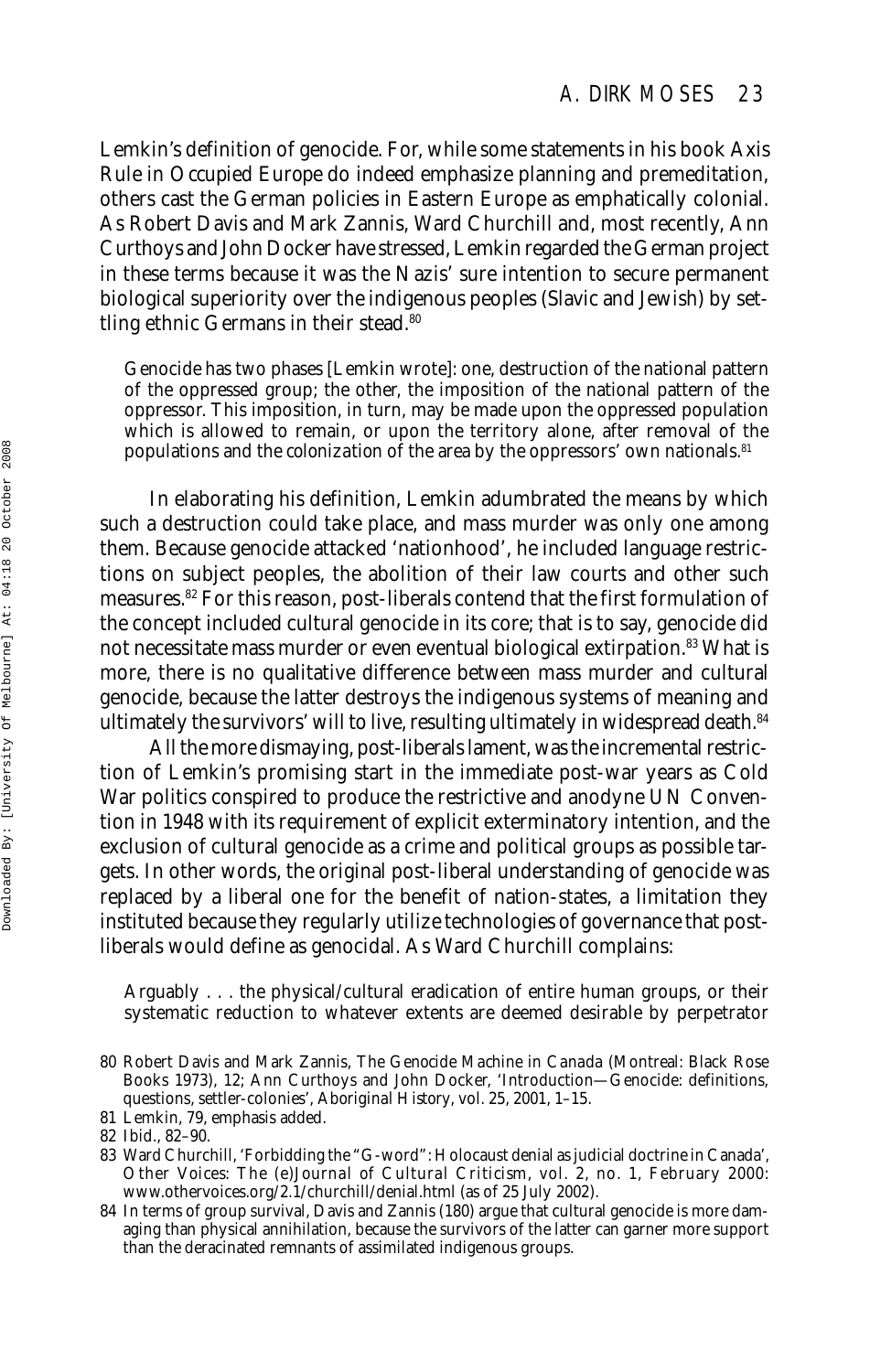societies, has increasingly become not only a mode by which racial, ethnic and religious conflicts are 'resolved', but a fundamental method employed by governments and attendant elites to attainment of political homogeneity, from adjustments at the micro level of their national economies to the tuning at the macro level of the international economy as a whole.<sup>85</sup>

Here he draws on the work of Davis and Zannis who argue that after 1945 traditional colonial terror was transformed into a 'genocide machine' as the nature of capitalist domination became less overtly racist, more attuned to American corporate imperatives, but above all driven by technological automation that issues in total wars, as in the Vietnam War. Accordingly, they can equate the Holocaust and the bombing of Hiroshima and Nagasaki as the culmination of the previous phase of colonial violence, characterized as it was by the imposition of genocidal terror on subject peoples to prevent their feared retaliation. The current post-war phase goes further in perpetrating an 'autogenocide' on the entire human race by creating a homogeneous westernworld culture and thereby obliterating discrete ethnic and national groups.<sup>86</sup>

Here we are again with Mohawk's and Friedberg's attribution of exterminatory effects to western liberalism. But the originator of this link was Jean-Paul Sartre whose intervention in 1968 in the context of the Vietnam War is regarded by post-liberals as the breakthrough to the recovery of the original Lemkinian intention.<sup>87</sup> Sartre also distinguished between modes of colonial domination: until 1945, it always entailed cultural genocide because it 'cannot take place without the systematic elimination of the distinctive features of the native society', but physical annihilation was checked by the need for indigenous labour.<sup>88</sup> With the post-war anti-colonial struggles for national liberation, however, the mobilization of the entire subject populations made impossible the distinction between combatants and civilians, so the only way for colonial powers to respond to the inevitable guerrilla resistance was to annihilate part of the population in order to terrorize the rest, a policy he denounced as genocidal.<sup>89</sup>

Sartre concluded with the elliptical statement that highly industrialized and under-developed countries must perforce exist in 'a relationship of genocide expressed through racism', but it is unclear what he meant.<sup>90</sup> The tantalizing suggestion of an objective dimension to genocide that supersedes the subjective exterminatory intention was made explicit by Tony Barta in a much-discussed book chapter, 'Relations of genocide: land and lives in the colonization of Australia'.91 Unlike Sartre, Barta is interested in explaining

<sup>85</sup> Churchill, *A Little Matter of Genocide*, 400.

<sup>86</sup> Davis and Zannis, 30ff., 175ff.

<sup>87</sup> Churchill, *A Little Matter of Genocide*, 416.

<sup>88</sup> Jean-Paul Sartre, 'On genocide', *New Left Review*, no. 48, 1968, 16. Cf. Davis and Zannis, 30.

<sup>89</sup> Sartre, 17.

<sup>90</sup> Ibid., 24.

<sup>91</sup> Tony Barta, 'Relations of genocide: land and lives in the colonization of Australia', in Wallimann and Dobkowski (eds), 237–52.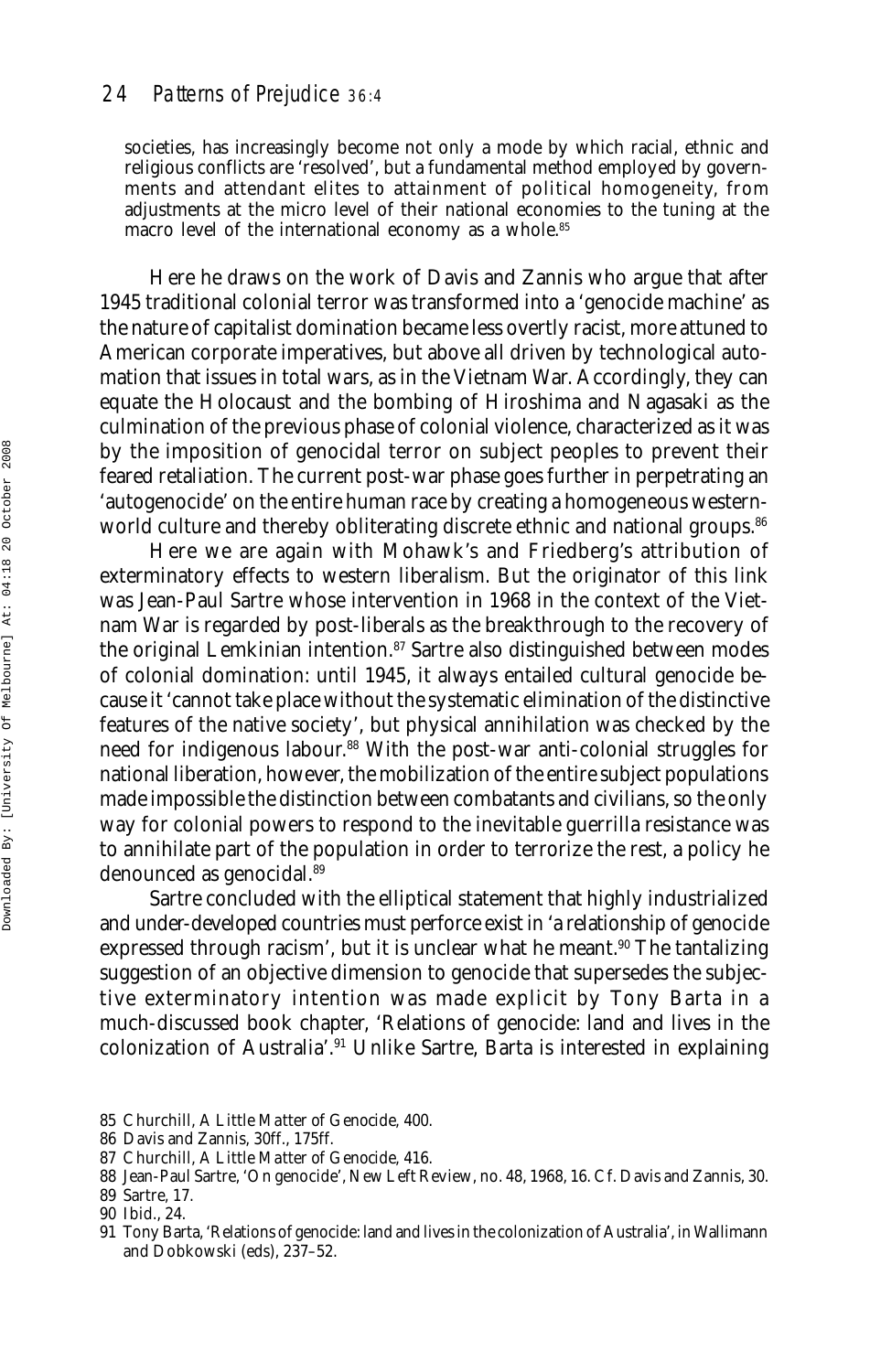the 'genocidal outcomes' in colonial societies before the Second World War, and he finds in the concept of 'relations of genocide' a way of obviating the centrality of state policy and premeditation in the hegemonic liberal definition of the term. Indigenous deaths more often were the result of the unintended consequences of colonization (diseases, starvation, declining birthrate), but should they therefore be excused as accidental? Barta refutes the inference thus:

Genocide, strictly, cannot be a crime of unintended consequences; we expect it to be acknowledged in consciousness. In real historical relationships, however, unintended consequences are legion, and it is from the consequences, as well as the often muddled consciousness, that we have to deduce the real nature of the relationship.<sup>92</sup>

He concludes that all Australians live in objective 'relations of genocide' with Aborigines, and that Australia was a 'genocidal society' because its original inhabitants were fated to die in enormous numbers by the pressure of settlement despite the eventual protective efforts of the state and philanthropists. A similar argument has been made recently by Alison Palmer, who shows how colonial genocides are often 'society-led' rather than 'state-led'.<sup>93</sup>

The Australian historians Raymond Evans and Bill Thorpe have continued this line of thinking, proposing a new term altogether, 'indigenocide', which they distinguish from the Holocaust with its concerted, state-driven, bureaucratic and industrial killing. Although Lemkin does not appear in their footnotes, the concept has clear affinities with his definition:

'Indigenocide' is a means of analysing those circumstances where one, or more peoples, usually immigrants, deliberately set out to supplant a group or groups of other people whom as far as we know, represent the Indigenous, or Aboriginal peoples of the country that the immigrants usurp.94

It has five elements: the intentional invasion/colonization of land; the conquest of the indigenous peoples; the killing of them to the extent that they can barely reproduce themselves and come close to extinction; their classification as vermin by the invaders; and the attempted destruction of their religious systems. Indigenocide is consistent with the continued existence of indigenous peoples where they are classified as a separate caste.<sup>95</sup> Accordingly, not all imperialisms are genocidal. The British occupation of India, for example, was

<sup>92</sup> Ibid., 239.

<sup>93</sup> Alison Palmer, *Colonial Genocide* (Adelaide: Crawford House 2000), 209. For Palmer, this distinction is more important than terms like 'colonial genocide'.

<sup>94</sup> Raymond Evans and Bill Thorpe, 'The massacre of Aboriginal history', *Overland*, no. 163, September 2001, 36.

<sup>95</sup> Ibid., 37. Some of these items, particularly the question of intention to destroy a group 'in part', are discussed and approved by the International Criminal Tribunal for Former Yugoslavia: see Prosecutor *v*. Radislav Krstic at www.un.org/icty/krstic/TrialC1/judgement/ index.htm (as of 25 July 2002).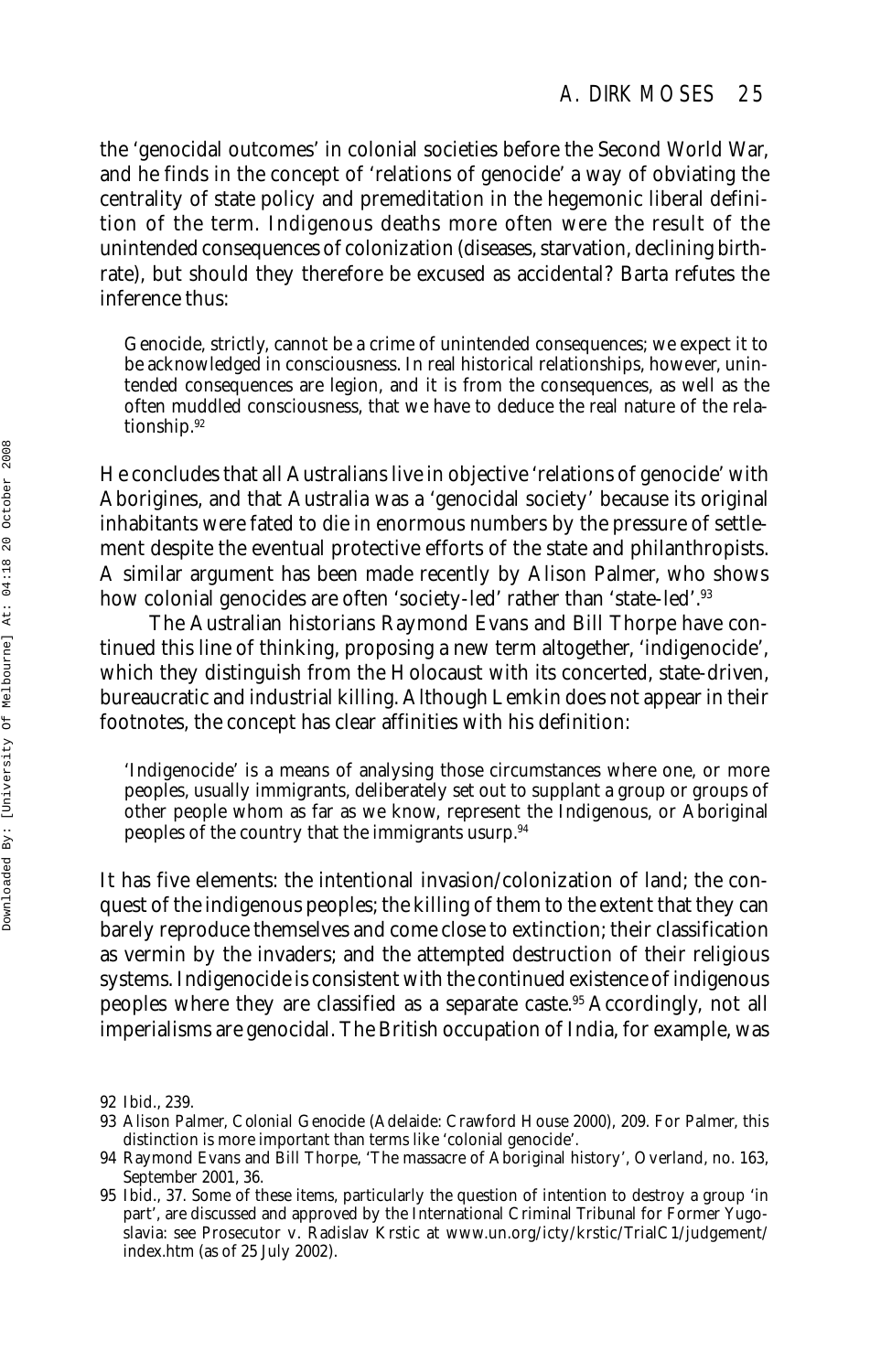not a project of settlement, and the colonizers relied on the labour of the locals, which, as Sartre had noted earlier, was an impediment to physical genocide.<sup>96</sup>

What are we to make of these post-liberal theories? Their obvious virtue is to correct the liberal blindness regarding the non-state determinants of genocidal behaviour and policy development. They show that indigenous genocides were not merely the contingent outcome of aberrant settler violence, but inhered in the structure and logic of the colonial project.<sup>97</sup> The implications of Barta's case are especially striking, in particular his point that, while colonial Australia was a genocidal society rather than a genocidal state, Nazi Germany was a genocidal state but not a genocidal society. Here is food for thought that liberals have been reluctant to digest.98 Yet, the post-liberal insights come at the cost of a certain blindness, namely, blurring an important distinction and proposing a static model that bypasses rather than confronts the problem of the exterminatory consciousness.

To begin with, is it really satisfactory to equate cultural genocide and physical extermination? Few deny that the former is 'horrible', as Zannis, Davis and Churchill insist, but this equation defies deeply held intuitions that probably precede the Holocaust, and I wonder whether it would command a majority. And is Lemkin really an authority for the inclusion of cultural genocide in the core definition of genocide? He explicitly rejected denationalization as a synonym for genocide because it did not connote biological destruction of a people.99 His listing of cultural measures that destroyed a people are subtended by the intention to eradicate them biologically, not merely to deculturate them. What befell the Jews, he thought, ultimately awaited many Slavic peoples even if less totally; and sure enough the Germans did intend to starve tens of millions of Slavs to reduce the number of 'useless eaters' to make room for the colonization of ethnic Germans.<sup>100</sup> Bauer and Churchill both misread him on this point.101 Of course, by insisting on cultural genocide as the core of genocide *per se*, the link to colonialism is much easier to establish, especially in relation to policies of assimilation after the conquest of indigenous resistance. It is open to question, also, whether by insisting on its equal status, post-liberals ignore the dynamic relations between cultural and physical genocide, namely, the potential for escalation from the one to the other when the former is successfully resisted, or the de-escalation to the former when indigenes have been 'pacified'.

 <sup>96</sup> Whether land or labour is the object of the colonial economy is obviously a key variable. For discussions, see Palmer; Patrick Wolfe, 'Land, labor, and difference: elementary structures of race', *American Historical Review*, vol. 106, no. 3, June 2001; Michael Freeman, 'Genocide, civilization and modernity', *British Journal of Sociology*, vol. 46, no. 2, 1996, 207–23.

 <sup>97</sup> Cf. Patrick Wolfe, 'Nation and MiscegeNation: discursive continuity in the post-Mabo era', *Social Analysis*, vol. 36, 1994, 93–152.

 <sup>98</sup> Frank Chalk, *Definitions of Genocide and Their Implications for Prediction and Prevention* (Montreal: Montreal Institute of Genocide Studies 1988), 10–12.

 <sup>99</sup> Lemkin, 80.

<sup>100</sup> Ulrich Herbert (ed.), *National Socialist Extermination Policies* (New York: Berghahn Books 2000).

<sup>101</sup> Cf. Alan Rosenberg, 'Was the Holocaust unique?', in Wallimann and Dobkowski (eds), 154ff.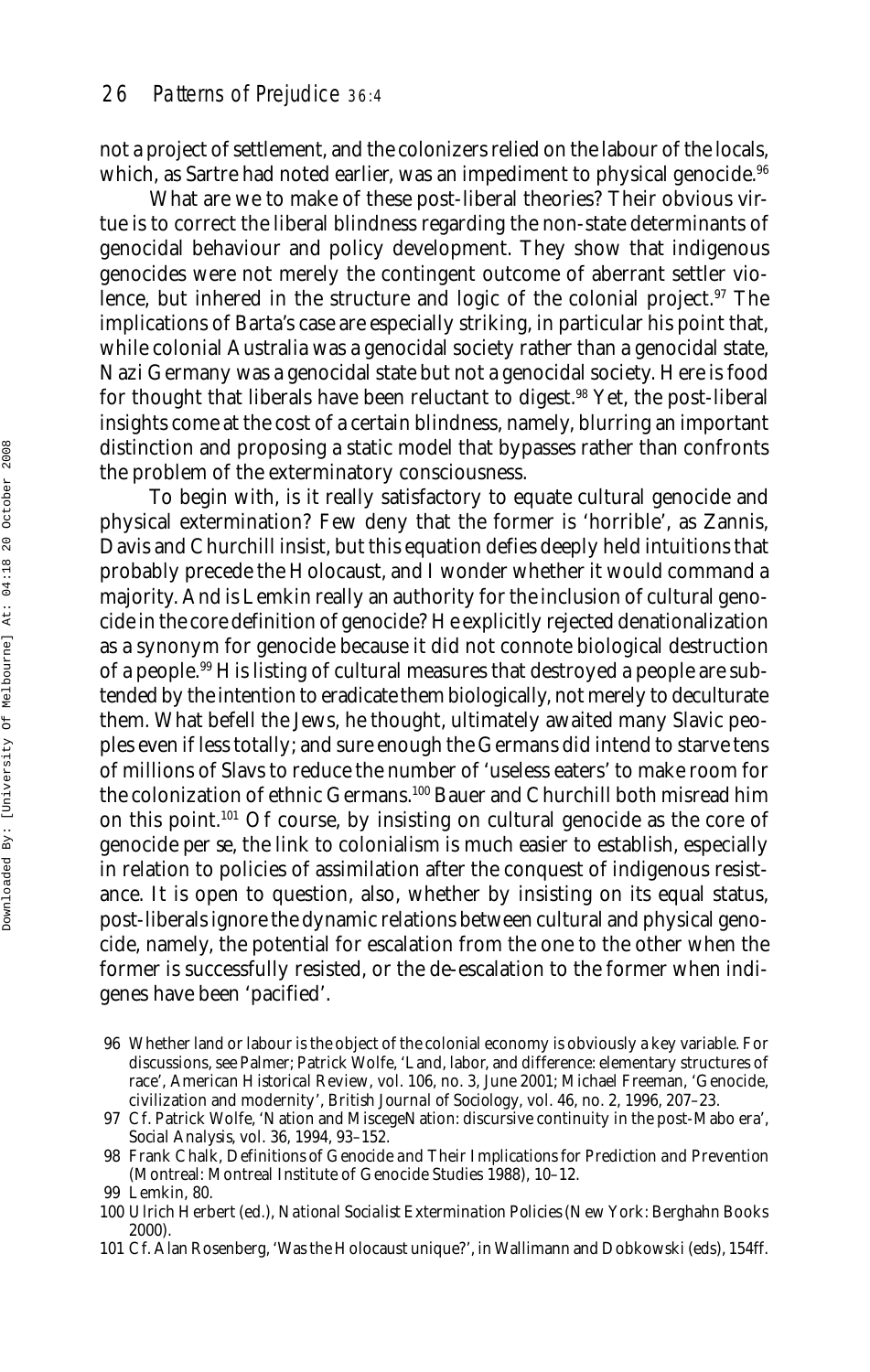Which leads to the static nature of most post-liberal theories. They either posit a checklist of features akin to the liberal love of typologies or, in their radical mode, make a straight equation between settler colonialism and the Holocaust based on the formal criteria of the common striving for living space based on the European sense of racial superiority.102 Does the concurrence of such formal criteria prove the substantial similarity between the nineteenthcentury colonization projects of western, liberal states and Nazi imperialism in Eastern Europe? One could object that the differences are also significant. The one was totalitarian, the other liberal enough that a Native American like Ward Churchill could eventually occupy an academic position at a state university of the perpetrator society (University of Colorado, Boulder). Here, too, the question of theodicy is apparent. The reluctance to advocate western civilization as the good that redeems indigenous suffering is understandable. In light of the knowledge about the fatal impact of colonization on indigenous peoples, who can now preach that gratitude is the appropriate response to the blessings of this civilization? But it is not necessary to commend this theodicy to insist that distinctions be made: Nazi universities did not hire the people it conquered and exterminated.

Ultimately, the post-liberals' account of *why* genocides occur to indigenous peoples is as unsatisfactory as the liberal one. It tends only to deal with the vexed question of intention by defining it away in terms of objective relationships in which no one may be responsible for the mass death.<sup>103</sup> Processes of colonization are denuded of conscious actors, which indicates as impoverished a sociological imagination as the one-sided liberal stress on agency. The fact is that genocide was not an inevitable consequence of European penetration, exploitation, occupation and settlement of the New World. Certainly always racist, colonial regimes could be discriminatory, slaveholding or apartheid-like in character without resorting to extermination.<sup>104</sup> And yet, sometimes it became a policy option. Post-liberals do not examine how occupation policies that are not initially murderous can radicalize or escalate in an exterminatory direction when they are resisted. If the logic of settler colonialism is to occupy and exploit the land (rather than indigenous labour), then it displays *genocidal moments* when the process is put under pressure and is in crisis.105 In other words, colonialism needs to be viewed as a dynamic process. And, as Mark Levene has stressed, it must also be set in international context. The struggle to construct viable nation-states is an imperative that plays itself

<sup>102</sup> Churchill, *A Little Matter of Genocide*; Jaimes, 4ff.; Lal, 1188.

<sup>103</sup> Helen Fein, *Genocide: A Sociological Perspective* (London: Sage 1990), 80. Fein's own proposal for the better specification of 'criminal acts and . . . standards for social policy to differentiate policies and strategies which protect and which destroy indigenous peoples' is vague and does not address the salient issues.

<sup>104</sup> George M. Fredrickson, *The Comparative Imagination: On the History of Racism, Nationalism, and Social Movements* (Berkeley: University of California Press 1997).

<sup>105</sup> I attempt to apply this approach to Australian colonialism in A. Dirk Moses, 'An antipodean genocide? The origin of the genocidal moment in the colonization of Australia', *Journal of Genocide Research*, vol. 2, no. 1, 2000, 89–106.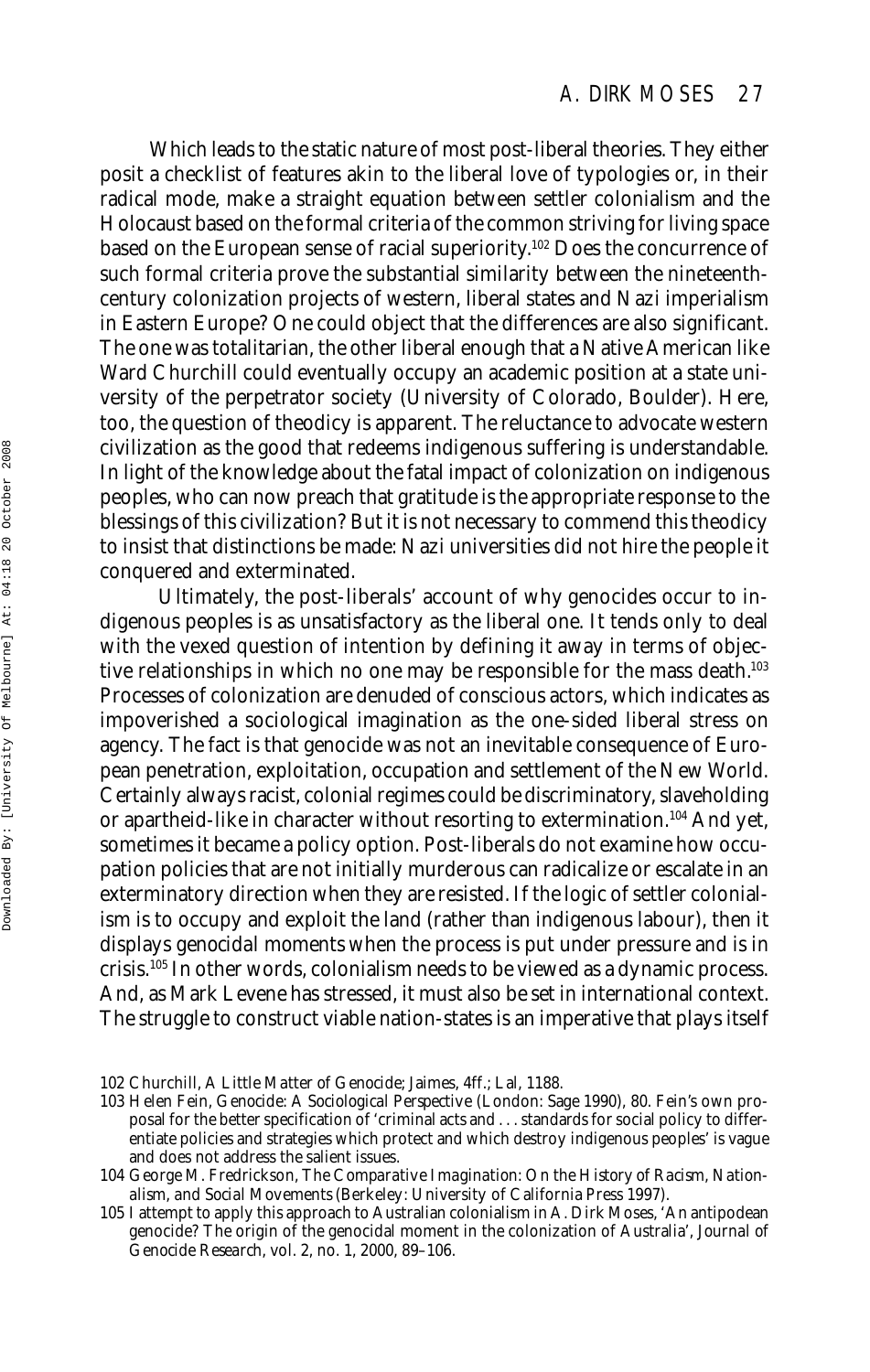out on the violent frontier far away from the metropolitan capitals of Europe.106 Sartre saw this potential in post-war genocides, but it is in the pre-war context that they are in fact most apparent. And this is when the so-called 'unintended consequences' of civilization were indulged by colonial and metropolitan elites.

#### **Towards a new theory of indigenous genocide and the Holocaust**

It is too simple, then, to argue that colonialism is basically non-genocidal (the liberal view) or that it essentially is (the post-liberal view). But what of the philosophical argument that genocide is an 'essentially contested concept'? Like 'art', 'social justice' or 'the Christian life', it is necessarily open, persistently vague, and definable in various ways because no criteria exist by which to adjudge one definition as 'true', and no amount of discussion can settle the issue conclusively.<sup>107</sup> The conceptual blockages and definitional dilemmas we have canvassed so far suggest that the concept is fated to exist without an ultimate determination of its meaning. Too much trauma has been caused, and too many individual and group emotions and political claims are invested in the term for it to be regarded as a purely heuristic device. And, after all, more than a strong whiff of criminality attends any policy or process associated with the term. But this does not entail intellectual defeat. If the positivism implicit in the vain search for a neutral definition is no longer sustainable on epistemological grounds, the challenge for historians and social scientists is to work through their often traumatic emotional investment in their own position and engage in two tasks: acknowledge the broad areas of consensus in the discussion; and try to imagine the genocides of modernity as part of a single process rather than merely in comparative (and competitive) terms. Let us address each in turn.

Despite the polemics, an implicit consensus exists regarding the relationship between structure and agency because the two can never be separated entirely. Structures cannot exist without their embodiment in human beings, a relationship recognized by Marx when he wrote: 'Men make their own history, but they do not make it just as they please.'108 If agency is indispensable, then the question of intention cannot be defined away, especially if one wants to retain the radically transgressive nature of genocide, a heinous crime in international law. Criminality cannot inhere in processes or structures, only in conscious agents. A 'criminal' or 'genocidal' process is a misnomer that draws attention away from the fact that usually some agent of mass killing or

<sup>106</sup> Mark Levene, 'A dissenting voice: Or how current assumptions of deterring and preventing genocide may be looking at the problem through the wrong end of the telescope', *Journal of Genocide Research*, vol. 5, 2003, forthcoming; Mark Levene, *Genocide in the Modern Age*, vol. 1, *The Coming of Genocide* (Oxford: Oxford University Press 2003, forthcoming).

<sup>107</sup> William E. Connolly, *The Terms of Political Discourse*, 3rd edn (Princeton, NJ: Princeton University Press 1993), 10–41. W. B. Gallie, 'Essentially contested concepts', in Max Black (ed.), *The Importance of Language* (Englewood Cliffs, NJ: Prentice-Hall 1962), 121–46.

<sup>108</sup> Karl Marx, *The Eighteenth Brumaire of Louis Bonaparte* (New York: International Publishers 1963), 15.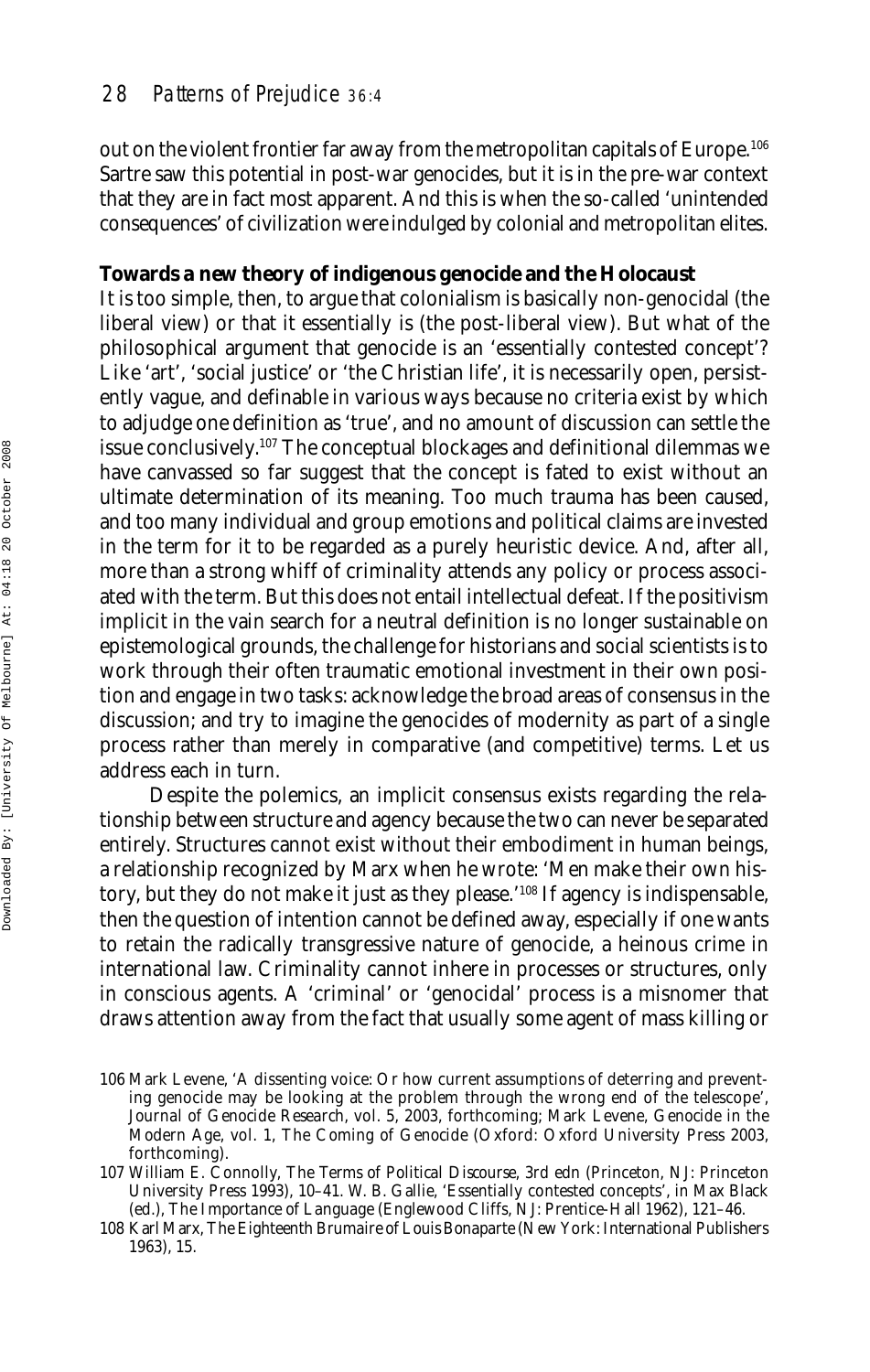death can be identified and held responsible, even if posthumously.109 Consequently, Leo Kuper's suggestion of an 'affinity' between colonialism and genocide is to be welcomed, but his coining of the term 'genocidal processes' to cover the non-deliberate causes of indigenous death—'massacres [!], appropriation of land, introduction of diseases, and arduous conditions of labor'—is misleading.<sup>110</sup>

For this reason, even post-liberals prize identifiable exterminatory intention as 'smoking gun' evidence of genocide. Churchill, for example, proposes a differentiated schema of genocides based on the extent of selfconscious exterminatory consciousness. Using the analogy of the United States murder law, he distinguishes between genocide 'in the first degree' (subjective murderous *mens rea*), 'in the second degree' (genocide not directly intended, but attendant to other criminal behaviour) and 'in the third degree' (in which the death results from reckless conduct).<sup>111</sup> This approach is not without precedent.<sup>112</sup> In nineteenth-century English law, persons were inferred to have intended the 'natural consequences' of their actions: if the results proscribed were reasonably foreseeable as a likely consequence of their actions, the presumption was that those accused had intended the result.113 On this reading, the definition of intention is not limited to the subjectively intended result, and this is important for colonialism, in which the conscious agent is exceedingly difficult to pin down. Because colonial states did not exercise unlimited authority in their lands, ruled through 'mediating powers' and were supervised by distant, metropolitan governments in Europe, identifying the genocidal perpetrator is not straightforward.

Consider the case of the British in nineteenth-century Australia. The Colonial Office in London constantly warned the settlers—both the colonial governors and the pastoralists—not to exterminate the Aborigines. Yet, thousands of Aborigines were killed. The Aboriginal population declined drastically for a number of reasons, primarily disease, in all areas soon after contact with Europeans, but massacres were also prevalent. Was the catastrophic population decline genocidal? If we use a differentiated concept of intention, authorities in London cannot any more escape responsibility than the Australian-based governors and the direct perpetrators of the many massacres. For while they wrung their hands about frontier violence, they were unwilling to cease the colonization project despite the manifest consequences of

<sup>109</sup> Jürgen Zimmerer, 'Colonialism and the Holocaust: towards an archaeology of genocide', in A. Dirk Moses (ed.), *Genocide and Settler Society* (New York: Berghahn Books 2003, forthcoming).

<sup>110</sup> Leo Kuper, *Genocide: Its Political Use in the Twentieth Century* (Harmondsworth: Penguin 1981), 45; Leo Kuper, 'Other selected cases of genocide and genocidal massacres: types of genocide', in Israel W. Charny (ed.), *Genocide: A Critical Bibliographical Review* (London, Mansell 1988), 156.

<sup>111</sup> Ward Churchill, 'Genocide: toward a functional definition', *Alternatives*, vol. 11, 1986, 413. See also his discussion in *A Little Matter of Genocide*, 431ff. Chalk and Jonassohn, 118–20.

<sup>112</sup> Alexander K. A. Greenawalt, 'Rethinking genocidal intent: the case for a knowledge-based interpretation', *Columbia Law Review*, December 1999, 2259–94.

<sup>113</sup> Lord Diplock in the House of Lords: R *v*. Lemon, AC [1979] 617 at 636.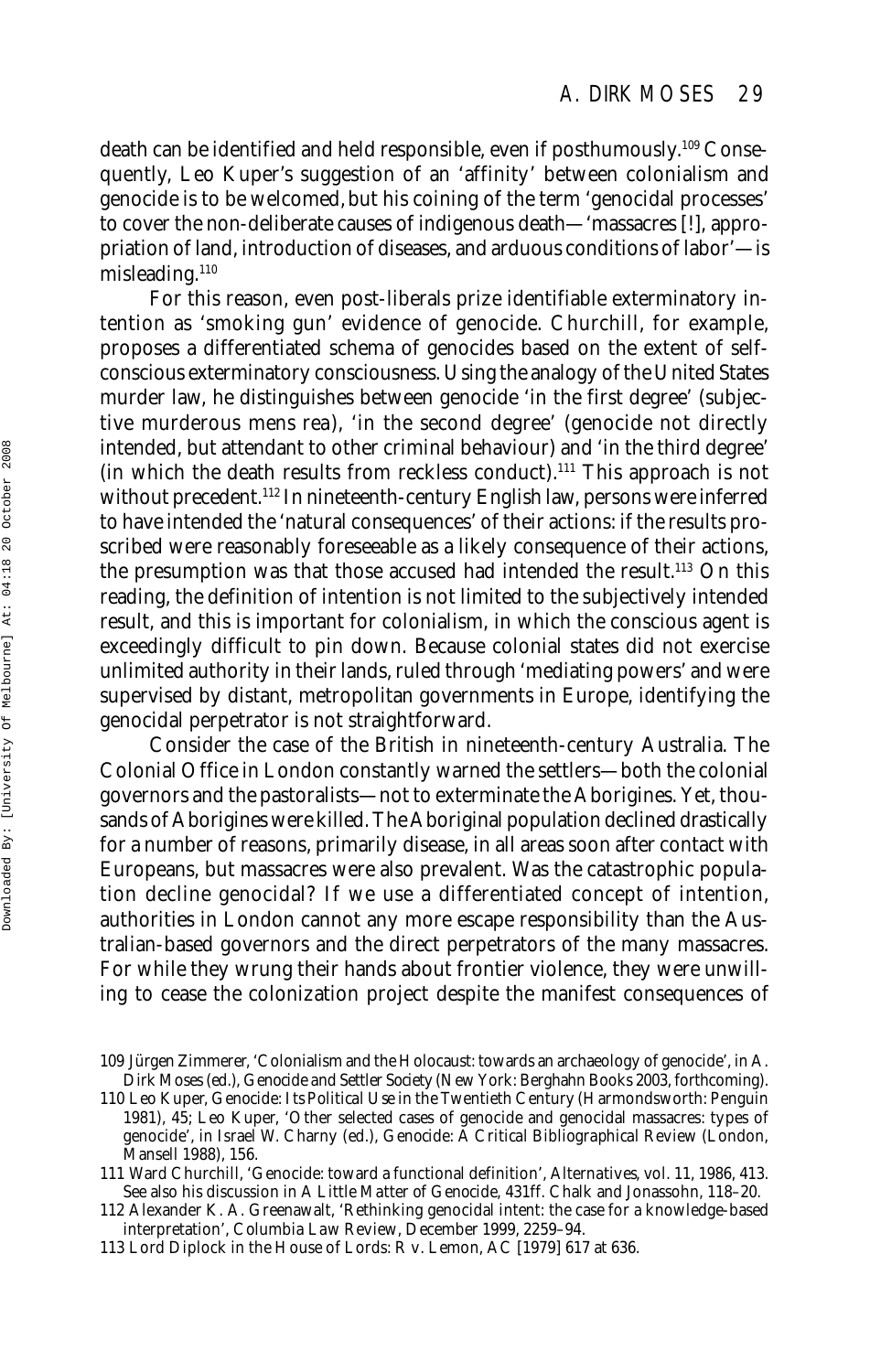tribal extermination through violence and extinction by disease. In the 1830s the humanitarian liberals in the Colonial Office were acutely conscious of the struggle transpiring on the other side of the world, on which a Select Committee report in 1837 urged the British government to assume moral responsibility for the indigenous peoples of South Africa, the Australian colonies and North America, lest they 'ceased to exist'.114 But the report made virtually no impact, and despite admonishing missives from London and occasional colonial compromises, the fatal pattern of events continued to unfold unchanged such that Colonial Office officials ultimately resigned themselves to the inevitable:

The causes and the consequences of this state of things are clear and irremediable [wrote one official], nor do I suppose that it is possible to discover any method by which the impending catastrophe, namely, the elimination of the Black Race, can be averted.<sup>115</sup>

The discourse of inevitability may be evidence for the proposition that colonialism was a process that no central agency controlled, and therefore that no one can be held responsible for its unfortunate consequences. After all, they regarded indigenous extinction as the regrettable aspect of the otherwise redeeming story of human progress, as biologists, anthropologists and naturalists were happy to assure them.116 Certainly, colonialism in Australia, as elsewhere, could not be halted in the manner of flicking a light switch. The Colonial Office, for example, was only a small part of a massive state apparatus. But only a miserably attenuated concept of intention would absolve it in these circumstance. The rhetoric of inevitability also served to mask choices open to policymakers, choices they were not prepared to entertain because they fundamentally approved of the civilizing process in which they were engaged. The fact is that they did not take their own humanitarian convictions seriously enough to implement the radical measures necessary to prevent indigenous deaths, whether caused by massacre or disease, for it would entail relinquishing control of the land and jeopardizing the colonizing mission. Talk of inexorable extinction reflected a racist theodicy as much as governmental impotence. The disappearance of indigenous peoples from the face of the earth was a natural consequence of the (in)action of European elites, and

<sup>114</sup> See the discussion of R. H. W. Reece, *Aborigines and Colonists* (Sydney: Sydney University Press 1974), 132ff.

<sup>115</sup> Ibid., 139; A. G. L. Shaw, 'British policy toward the Australian Aborigines, 1830–1850', *Australian Historical Studies*, vol. 25, 1992, 265–85; Henry Reynolds, *An Indelible Stain? The Question of Genocide in Australia's History* (Ringwood, Victoria: Viking Press 2001), ch. 6. See also Smith, 'Human destructiveness and politics', in Wallimann and Dobkowski (eds), 23.

<sup>116</sup> Russell McGregor, *Imagined Destinies: Aboriginal Australians and the Doomed Race Theory, 1880–1939* (Melbourne: Melbourne University Press 1997); Patrick Brantlinger, '"Dying races": rationalizing genocide in the nineteenth century', in Jan Nederveen Pieterse and Bhikhu Parekh (eds), *The Decolonization of Imagination* (London and Atlantic Highlands, NJ: Zed Books 1995), 43–56.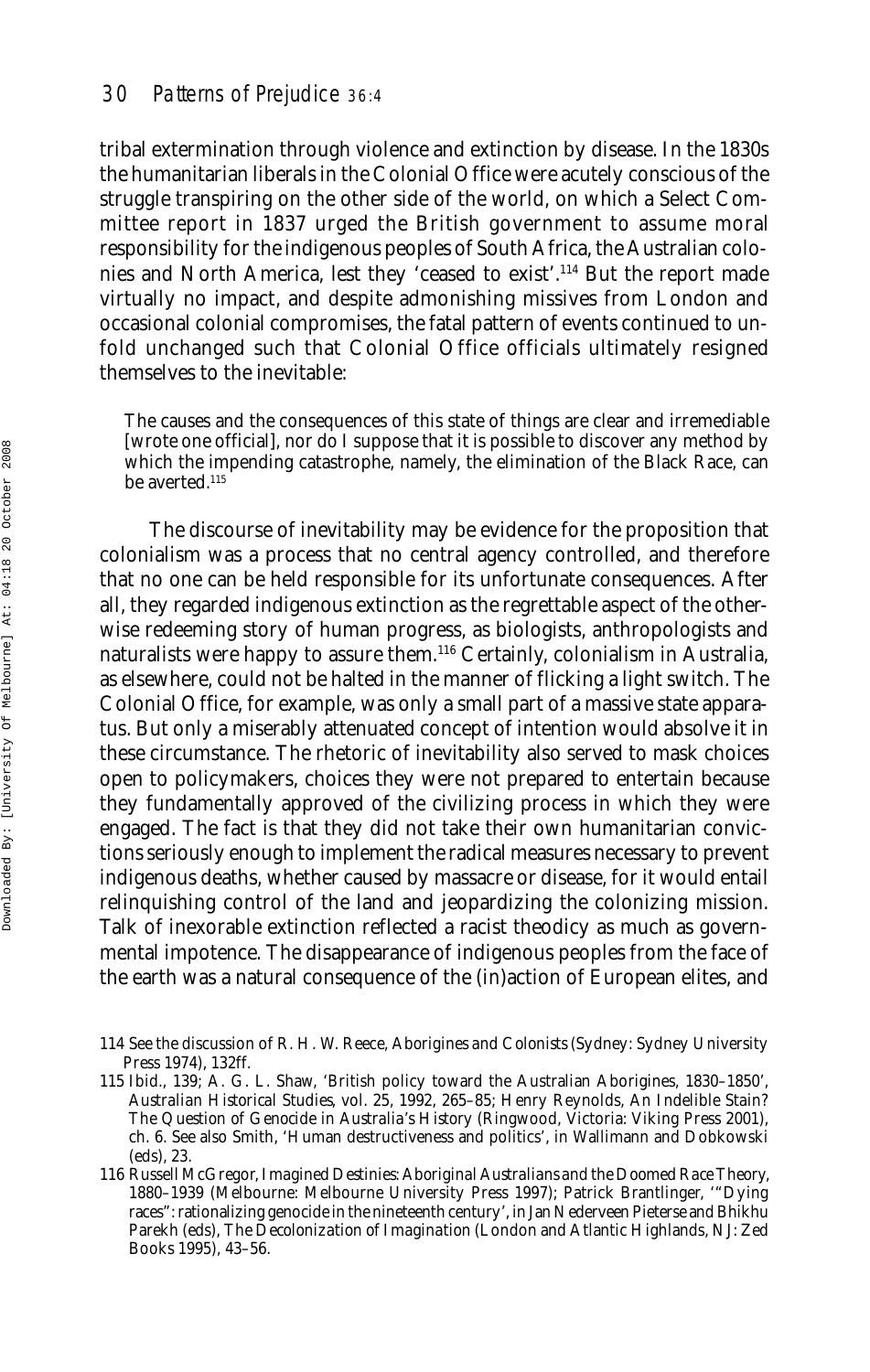they knew it on the frontier, in the colonial capital and back home at the imperial seat of power. Where genocide was not explicitly intended, then it was implicitly, in the sense of the silent condoning, sometimes agonized acceptance, of events held to be somehow 'inevitable'.117

#### *The racial century,* c*. 1850–1950*

Racial extinction, then, was a common notion in Europe long before the Holocaust.118 But if claims of Australian or American holocausts are hyperbolic, is it possible nonetheless to relate colonial genocides to the mass exterminations of the twentieth century, in particular, to that of European Jewry?119 It is, if they are linked as constituents of a *unified process*. The earliest attempt to conceptualize them as a totality is Hannah Arendt's *The Origins of Totalitarianism* (1951).120 It is customary at conferences now to refer to her linkage of imperialism (to which she devotes a third of her book) and the Holocaust, but so far only promissory notes have been issued, although historians like Jürgen Zimmerer are on the case.<sup>121</sup> What is striking about Arendt's explanatory strategy is her mediation of structural and cultural methods. Eschewing the intuitive and popular approach of seeking the roots of fascism in German history alone, she thematized European history as a whole to lay bare the various crises caused by modernization. Central to her analysis is what she calls 'the political emancipation of the bourgeoisie', a concept fundamental both to imperialism and totalitarianism. 'Imperialism must be considered the first state in political rule of the bourgeoisie rather than the last stage of capitalism.<sup>'122</sup> Contrary to modernization theorists who regarded incomplete bourgeois revolutions as the misdevelopment that led to fascism, Arendt saw the gradual increase in political power of the rising middle class after the mid-nineteenth century as the key issue.<sup>123</sup> For this class sought to use politics to expedite its economic aims, namely, to transcend the limits of

- 117 On the concept of implied intention, see Palmer, 194, and Hugo Adam Bedau, 'Genocide in Vietnam', in Virginia Held, Sidney Morgenbesser and Thomas Nagel (eds), *Philosophy, Morality and International Affairs* (New York and Oxford: Oxford University Press 1974), 5–46.
- 118 Sven Lindqvist, *'Exterminate all the Brutes'* (London: Granta Books 1996); Brantlinger.
- 119 Mark Levene, 'Why is the twentieth century the century of genocide', *Journal of World History*, no. 11, 2000, 305–36.
- 120 For fine appraisals of Arendt's work, see Ned Curthoys, 'The politics of Holocaust representation: the worldly typologies of Hannah Arendt', *Arena Journal*, vol. 16, 2001, 49–74; Steven E. Aschheim, *In Times of Crisis: Essays on European Culture, Germans, and Jews* (Madison: University of Wisconsin Press 2001); and Margaret Canovan, *Hannah Arendt: A Reinterpretation of Her Political Thought* (Cambridge: Cambridge University Press 1992).
- 121 Zimmerer, 'Colonialism and Nazi genocide'. See also his *Deutsche Herrschaft über Afrikaner: Staatlicher Machtanspruch und Wirklichkeit im kolonialen Namibia*, 2nd edn (Münster and Hamburg: Lit Verlag 2002).
- 122 Hannah Arendt, *The Origins of Totalitarianism*, 2nd edn (London: George Allen and Unwin 1958), 138.
- 123 Barrington Moore, Jr., *Social Origins of Dictatorship and Democracy* (Boston: Beacon Press 1966); Ralf Dahrendorf, *Society and Democracy in Germany* (London: Weidenfeld and Nicolson 1968). See the fundamental critique of David Blackbourn and Geoff Eley, *The Peculiarities of German History* (Oxford: Oxford University Press 1984).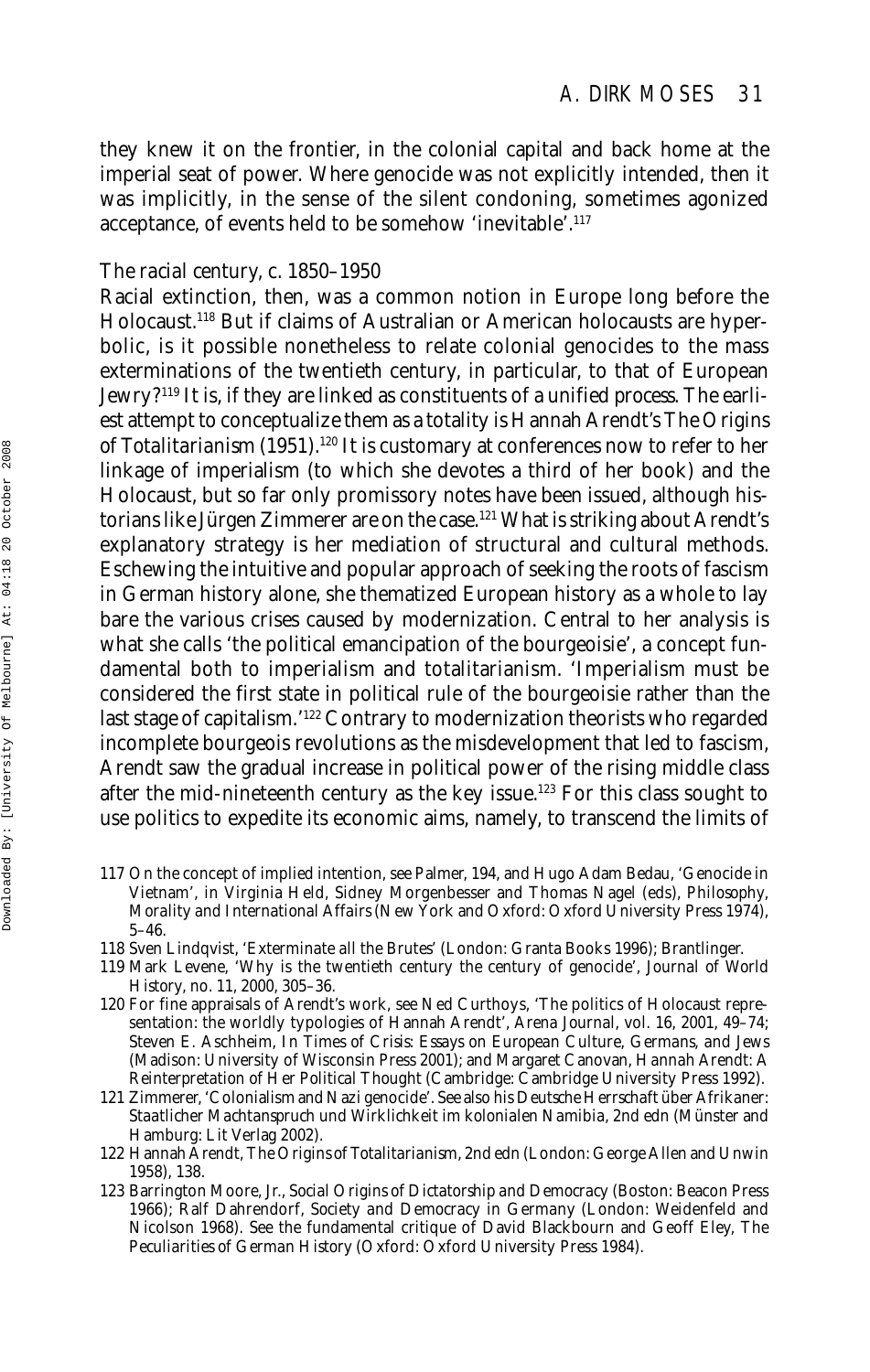the nation-state for the world-wide investment of its capital, and to cast the world in its own image.<sup>124</sup> She held this development to be disastrous for, as is well known, Arendt regarded the bourgeoisie as the agent of 'the social', the realm of material necessity, counterpoised to 'the political', which she prized as the space of collective decision-making that guaranteed human autonomy and freedom.<sup>125</sup> The odium of imperialism, then, inhered in the occlusion of the political realm by the social, with the consequence that the bourgeois political universe, exemplified and first articulated by Thomas Hobbes, began to infect politics: the world became Hobbesian as brutal competition and racist domination replaced citizenship.

But that is not all. Arendt implied that totalitarianism is a radicalized form of the 'moderate imperialism' whose unrelenting and limitless striving for world domination was always fettered by the nation-state before 1914.

National institutions resisted throughout the brutality and megalomania of imperialist aspirations, and bourgeois attempts to use the state and its instruments of violence for its own economic purposes were always only half successful. This changed when the German bourgeoisie staked everything on the Hitler movement and aspired to rule with the help of the mob.<sup>126</sup>

What Arendt is arguing bears closely on the previous discussion of theories of colonial genocide, for her vision of the modern pathology is that society (that is, the bourgeoisie) gradually takes over the state and uses it for social rather than political ends; indeed, that totalitarianism is the apogee of that process.<sup>127</sup> Clearly, liberal theorists of genocide and totalitarianism misunderstand Arendt if they invoke her as the authority for their propositions, as she is arguing that the totalitarian energy that produces the concentration camps emanates from the imperatives of the economic system. And yet, although there is an obvious post-liberal dimension to her account, she is interested in showing how this energy became embodied in ideology and state policies. What she achieves, then, is a sublation of liberal and post-liberal positions that incorporates the insights of both into a new perspective, the ideal methodological advance in the philosophy of the social sciences.<sup>128</sup> Similarly, the universal and particular are carefully negotiated. Rather than taking a 'special path' to modernity or standing apart *sui generis* from the other European powers, Germany is the exemplar of an experience they all underwent in varying degrees of intensity. It is the country where the process occurred most radically.<sup>129</sup>

<sup>124</sup> Arendt, 125.

<sup>125</sup> See Hanna Fenichel Pitkin, *The Attack of the Blob: Hannah Arendt's Concept of the Social* (Chicago: University of Chicago Press 1998).

<sup>126</sup> Arendt, 124.

<sup>127</sup> Ibid., 123.

<sup>128</sup> Geoffrey Brahm Levey, 'Theory choice and the comparison of rival theoretical perspectives in political sociology', *Philosophy of the Social Sciences*, vol. 26, no. 1, March 1996, 26–60; John Gerring, *Social Science Methodology* (Cambridge: Cambridge University Press 2001), 14–17.

<sup>129</sup> Some commentators have accused Arendt—unfairly in my view—of thereby quarantining German intellectual traditions, to which she was in thrall, from fascism: Ernest Gellner,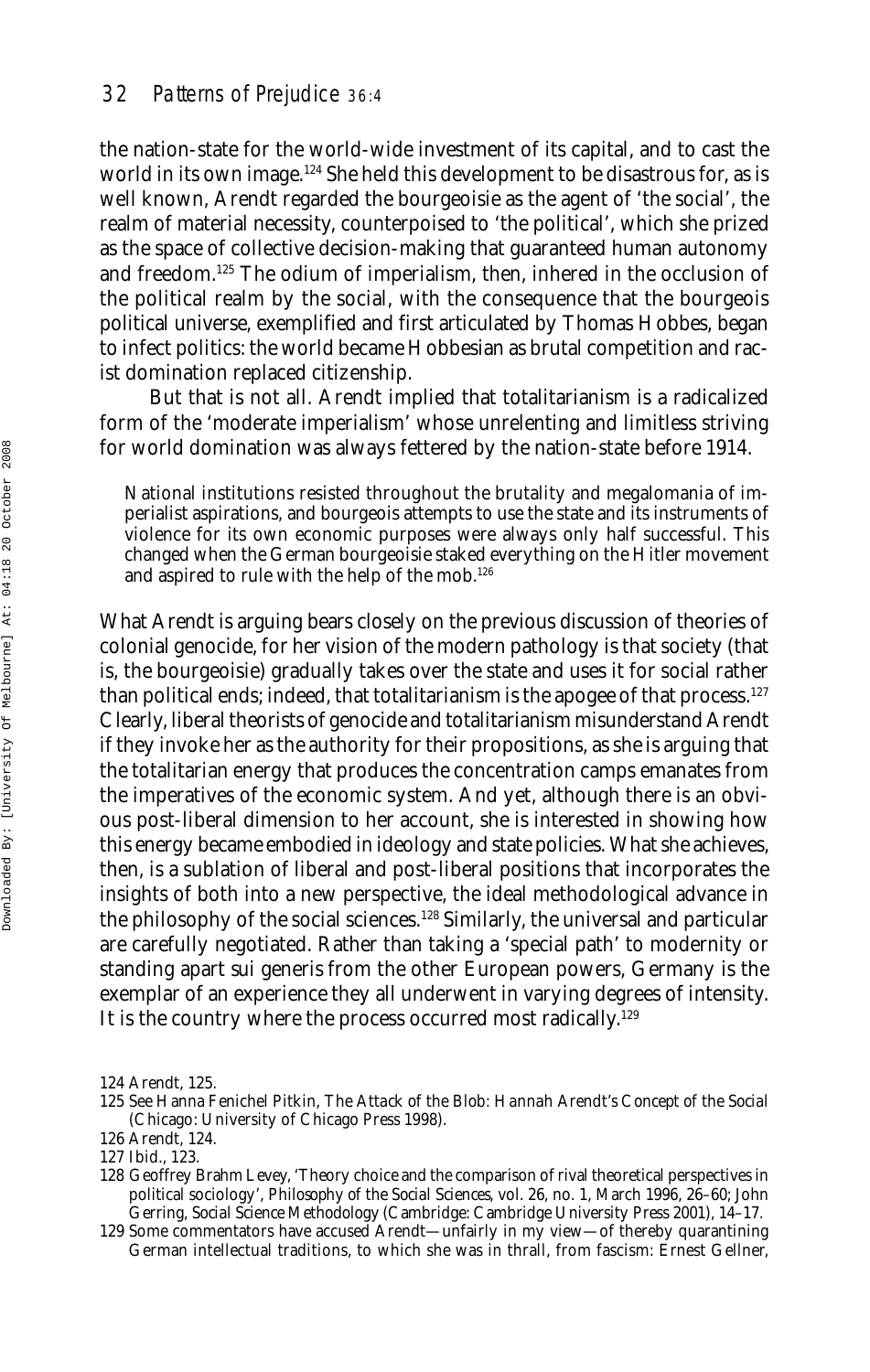There are good reasons today to revise central features of Arendt's account. Her talk of 'the mob' is anachronistic, her views on the Jewish question quixotic, the concept of totalitarianism is suspect, the section on imperialism is based on the superseded views of Hobson and Lenin, and the contention false that empires weakened nation-states.<sup>130</sup> But such superannuation is normal for a book written over fifty years ago. What is significant is Arendt's dazzling deployment of the full ensemble of modern sociological categories to track the emergence of modern extermination. What she produced was not a contribution to the stale debate between structure and agency, based as it is on an atomistic world-view in which causation and independent/dependent variables are supposed to explain this or that outcome. Nor did she write a conventional synthesis in which the narrative shows how 'one thing led to another'. *The Origins of Totalitarianism* is a *phenomenology* of modernity in that same way that Ernst Nolte's *Three Faces of Fascism* traces the evolution of fascism in the context of endogenous dynamics in Europe since the Enlightenment.<sup>131</sup> Their point is not to identify a single causal variable, nor to expose static structures,<sup>132</sup> but to lay bare the radicalization of a system. By this method, the nation-state is not the 'sovereign ontological subject' of explanation,<sup>133</sup> yet neither is it discarded as an agent in the historical process in the manner of world systems theory.<sup>134</sup> Vertically distinctive national histories are only explicable in relation to the broader processes that a horizontally integrative history can better provide.135 Scholars in genocide studies need to look carefully at methodological developments in world history.

What is required, then, is an account of European modernity that links nation-building, imperial competition and international and intra-national racial struggle to the ideologically driven catastrophes of the twentieth century. The proposition I should like to advance is that the hundred years roughly following 1850 can be conceptualized as the 'racial century' whose most basic feature was competition between rival projects of nation-building and 'people making' (that is, the fashioning of ethnically homogeneous populations domestically) that culminated in the Holocaust of European Jewry and other

*Culture, Identity and Politics* (Cambridge: Cambridge University Press 1987), 89ff.

<sup>130</sup> Ronald Hyam and Ged Martin, *Reappraisals in British Imperial History* (London: Macmillan 1975), 1–21; David Armitage, *The Ideological Origins of the British Empire* (Cambridge and New York: Cambridge University Press 2000), 14ff.

<sup>131</sup> E. Nolte, *Three Faces of Fascism*, trans. Leila Vennewitz (London: Weidenfeld and Nicolson 1965).

<sup>132</sup> See the critique of structuralism by Michael Adas, 'Bringing ideas and agency back in', in Philip Pomper, Richard H. Elphick and Richard T. Vann (eds), *World History: Ideologies, Structures, and Identities* (Oxford: Blackwell 1998), 81–104.

<sup>133</sup> Antoinette Burton, 'Who needs the nation: interrogating "British" history', *Journal of Historical Sociology*, vol. 10, no. 3, September 1997, 232.

<sup>134</sup> Stuart Ward, 'Transcending the nation: a global imperial history', in Antoinette Burton (ed.), *After the Imperial Turn* (Durham, NC: Duke University Press, forthcoming).

<sup>135</sup> Richard Fletcher, cited in ibid. For a recent, splendid example of such an approach, see Mike Davis, *Late Victorian Holocausts* (London and New York: Verso 2001).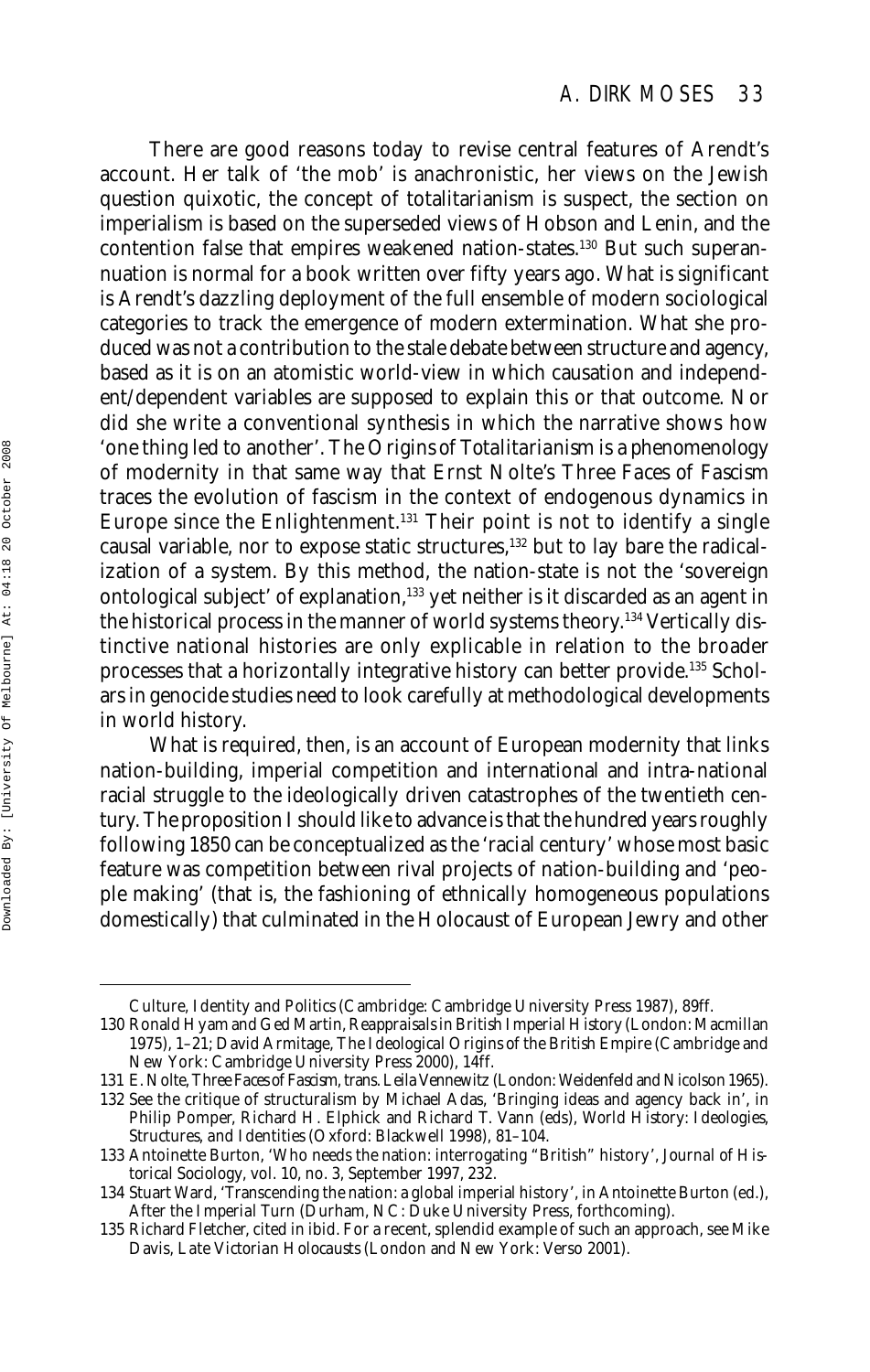racial minorities in the 1940s.<sup>136</sup> Such an approach links the genocides that occurred in the European colonies with the intra-European population politics of the inter-war and war years. The nation-states of Europe, including the Ottoman empire and subsequent Turkish nation-state, engaged in increasingly extreme measures of self-assertion abroad and ethnic 'purification' at home, as they were forced to compete for survival as viable powers, which were universally articulated in terms of a race whose fate it was the role of the state to secure. Moreover, it was the hundred years in which explicitly racial categories were the prime source of policy legitimation.

European history in this period was a *dynamic process* rather than a succession of events. Consequently, it is necessary to situate the racial violence on the imperial periphery, essential for the retention of European dominance in the nineteenth century, as part of the same flow of events that led to the eruption of violence in Europe in 1914 and again a quarter of a century later. In this way, the genocidal episodes of the 'racial century' are linked in a complex causal nexus of upwardly spiralling violence against real and imagined threats to the viability of marginal nation-states. With the adoption of the UN conventions on human rights and genocide in the late 1940s and the subsequent sea-change in public opinion regarding racial issues, the 'racial century' came to an end.

To be sure, genocides of indigenous peoples by Europeans began centuries earlier, and the exterminatory dimension of nation-building was evident in the Vendée conflagration during the French Revolution.<sup>137</sup> Obviously, such processes so central to European modernity have long histories, and ethnic politics are hardly new. Remarkable about the racial century, however, is the coincidence of Great Power projection into and penetration of the world and the degree of self-consciousness and self-justification about what they are doing. In other words, the mid-nineteenth century marks the beginning of the especially intense phase of competition between rival projects of nationbuilding and people-construction at home and abroad ('competitive self-mobilization') that initiated a dynamic of 'cumulative radicalisation', culminating in the 'European civil war' (Arno Mayer) of the first half of the twentieth century.138

This approach thereby avoids the twin danger of absolute difference and absolute similarity. The former treats genocides episodically and in isolation from one another, the latter places the blame for the catastrophes of the twentieth century at the feet of a monolithically conceived 'modernity' or

<sup>136 &#</sup>x27;The racial century' is the title of my current research project.

<sup>137</sup> John Docker, *1492: Poetics of Diaspora* (London: Continuum 2001); Reynald Secher, *Le Genocide franco-français: La Vendée-Venge* (Paris: Presses Universitaires de France 1986). Cf. Arno Mayer, *The Furies: Violence and Terror in the French and Russian Revolutions* (Princeton. NJ: Princeton University Press 2000).

<sup>138</sup> Cf. Michael Geyer and Charles Bright, 'World history in a global age', *American Historical Review*, vol. 100, no. 4, October 1995, 1034–60; Michael Geyer and Charles Bright, 'Global violence and nationalizing wars in Eurasia and America: the geopolitics of war in the midnineteenth century', *Comparative Studies of Society and History*, vol. 38, no. 4, 1996, 619–57.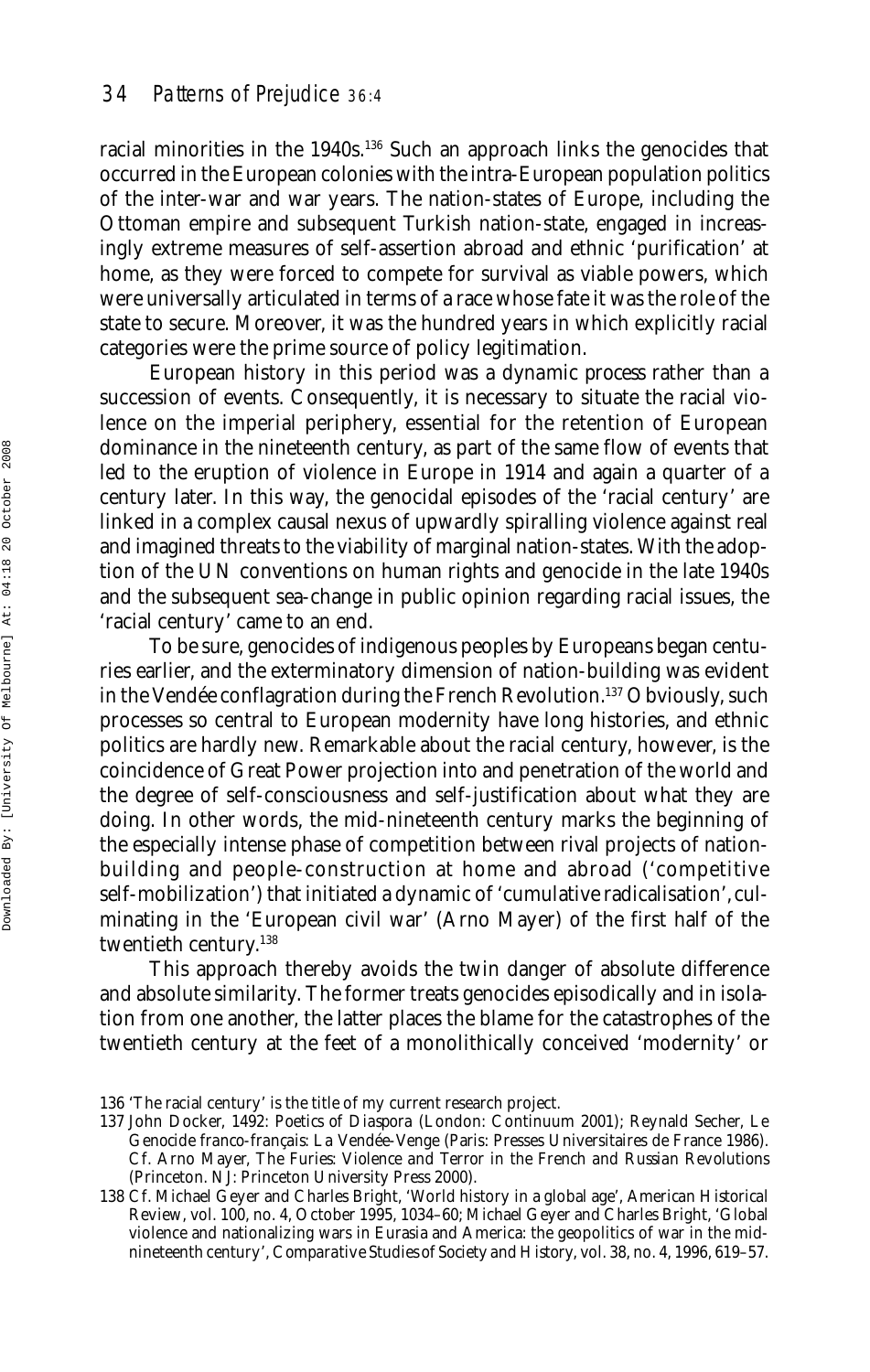'civilization', which tends to collapse the distinctions between the Holocaust and the preceding genocides.<sup>139</sup> The task is to relate each genocide to others in a way that allows them to retain their distinctive features. The concept of a cumulative radicalization and metaphor of upward spiral permit such a linkage. What is striking about the Holocaust is that it was a project of racial cleansing and self-assertion that sought *consciously* to achieve for Germans what the imperial endeavours of rival European powers had achieved in a largely haphazard manner before the First World War: permanent security and well-being for the domestic population conceived as the citadel and bearer of a superior European culture.<sup>140</sup> The dispersion of agency and consciousness in the period of 'classical' colonialism is gathered up and located centrally in a totalitarian state, notwithstanding recent research about the importance of peripheral initiatives in the first phase of killing in 1941. Here was the most radical genocidal moment of the racial century, the culmination of the violence directed towards inner and outer enemies.

Why, then, did Germany produce the Holocaust? Tentatively, one can speculate that, as a latecomer to the nation-building and imperialism game, its elites were forced to imitate and improve the models of the established powers. In the struggle to be a viable Great Power, it was not surprising that the usual colonial ruthlessness was intensified. But it is unsatisfactory to revert solely to national modes of explanation. Expansionist and racist lobby groups existed in all European powers.<sup>141</sup> The analytical task is to explain why they gained more or less influence in different countries during the racial century, and here too the context of international competition and population politics is central. The radical right in Germany was only able to achieve a breakthrough—and then only electorally in 1930—in the wake of the national and demographic catastrophe of the First World War.142 There were peacemakers on both sides in 1917, but they were thwarted by those on both sides who insisted on holding out for total victory.<sup>143</sup>

By linking colonial genocides and the Holocaust in this way, I hope to achieve two things: to convince the believers in theodicy that they are not on

<sup>139</sup> Norman M. Naimark, *Fires of Hatred: Ethnic Cleansing in Twentieth-century Europe* (Cambridge, MA: Harvard University Press 2001); Zygmunt Bauman, *Modernity and the Holocaust* (Ithaca, NY: Cornell University Press 1989); Zygmunt Bauman, *Modernity and Ambivalence* (Cambridge: Polity Press 1991). See the critical discussion in A. Dirk Moses, 'Modernity and the Holocaust', *Australian Journal of Politics and History*, vol. 43, 1997, 441–5.

<sup>140</sup> Richard Rubinstein, 'Afterword: genocide and civilization', in Wallimann and Dobkowski (eds), 288; Annegret Ehmann, 'From colonial racism to Nazi population policy: the role of the so-called Mischlinge', in Berenbaum and Peck (eds), 115–33; Tony Barta, 'Discourses of genocide in Germany and Australia: a linked history', *Aboriginal History*, vol. 25, 2001, 37– 56; Zimmerer, 'Colonialism and Nazi genocide'; Eric Weitz, *A Century of Genocide: Utopias of Race and Nation* (Princeton, NJ: Princeton University Press 2003, forthcoming).

<sup>141</sup> Paul Kennedy, *The Rise and Fall of the Great Powers* (New York: Random House 1987).

<sup>142</sup> Geoff Eley, 'Conservatives and the radical nationalists in Germany', in Martin Blinkhorn (ed.), *Fascists and Conservatives* (London: Unwin Hyman 1990), 50–70.

<sup>143</sup> Douglas Newton, *British Policy and the Weimar Republic, 1918–1919* (Oxford: Clarendon Press 1997).